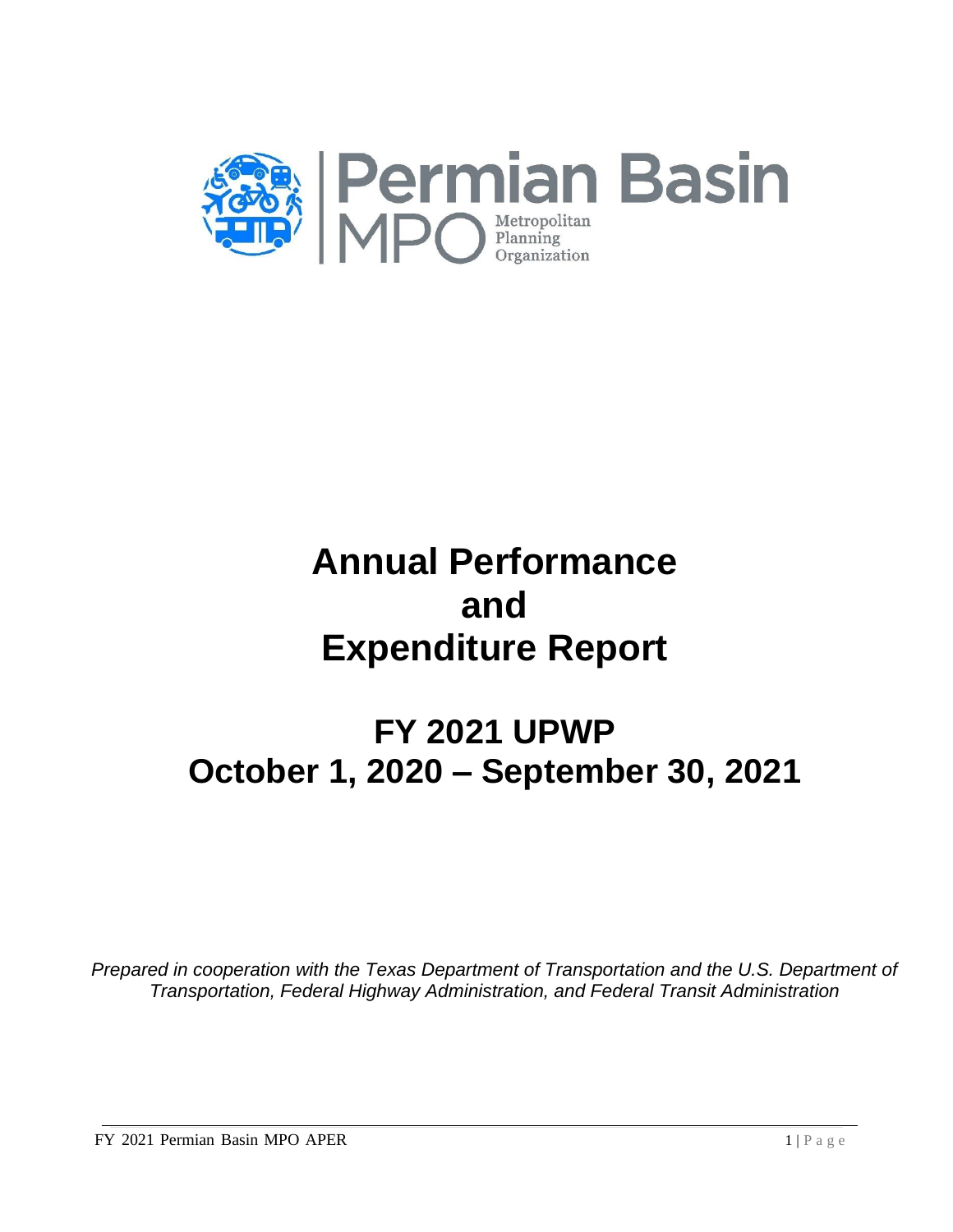# **Task 1 – ADMINISTRATION AND MANAGEMENT**

# **Task 1 – Overall Description**

Provide for the daily operation, organization, and coordination of the transportation and land use planning process; provide administrative oversight that will focus on planning for a multi-modal transportation system that promotes interagency and citizen participation in the transportation and land use planning process; and provide Permian Basin MPO staff the opportunity for professional development through attendance at training workshops, courses, and meetings.

# **Expected Products**

Prepare a monthly FHWA PL-112 and FTA Sec. 5303 combined accounting report of Transportation Planning Funds (TPF), coordinate Permian Basin MPO Policy Board and TAC activities; update and maintain records with federal and state agencies; complete a fiscal audit as necessary, amend bylaws and other documents, and update the Public Participation Plan (PPP) as needed. Advocate public awareness with Chamber of Commerce transportation sub-committees, City Planning and Zoning Boards, Midland Odessa Transportation Alliance (MOTRAN), the La Entrada al Pacifico Rural Rail Transportation District (LEAP), Permian Basin Bicycle and Pedestrian Association, the Permian Basin Military Partners' Coalition, the Odessa and Midland Development Corporations, the Permian Road Safety Coalition, and other interested entities. The MPO staff will develop and maintain a file system to document how the MPO addresses the previous Federal Certification Review (2020) comments and recommendations. This will enable the MPO to more efficiently prepare for the next Federal Certification Review in 2024. Staff will prepare amended/new resolutions using related data to continue to address safety, road and bridge conditions, transit asset conditions and system reliability (PM1, PM2, PM3) as may be required in FY 2021. All reporting to TxDOT will be completed as needed.

# **Previous Work**

Coordinated Permian Basin MPO Policy Board and TAC regular and numerous special meetings; prepared monthly accounting reports, maintained and amended by-laws, a PPP and summarized citizen input regarding Permian Basin MPO planning issues, completed monthly reports for Transportation Planning Funds (TPF); updated and maintained state and federal records in compliance with federal and state regulations. Continued keeping records of limited English proficient callers including staff responses.

Staff incorporated all federal and state requirements into existing Permian Basin MPO documents to ensure all are compliant. Three federal performance measures were addressed in compliance with the FAST Act including, PM1 Safety; PM2 Road and Bridge conditions and including Transit Asset Management "State of Good Repair"; PM3 for system performance. A resolution addressing PM1 Safety was approved in FY 2019, 2020, and 2021. A revised resolution addressing the PM3 System Reliability measure was approved in 2021.

In FY 2021, presentations were made to local interest groups and stakeholders including the Midland and Odessa Economic Development Corporations, both cities' Chamber of Commerce, Permian Basin Board of Realtors, Permian Basin Builders Association, Permian Strategic Partnership, Permian Basin Apartment Association, and numerous developers.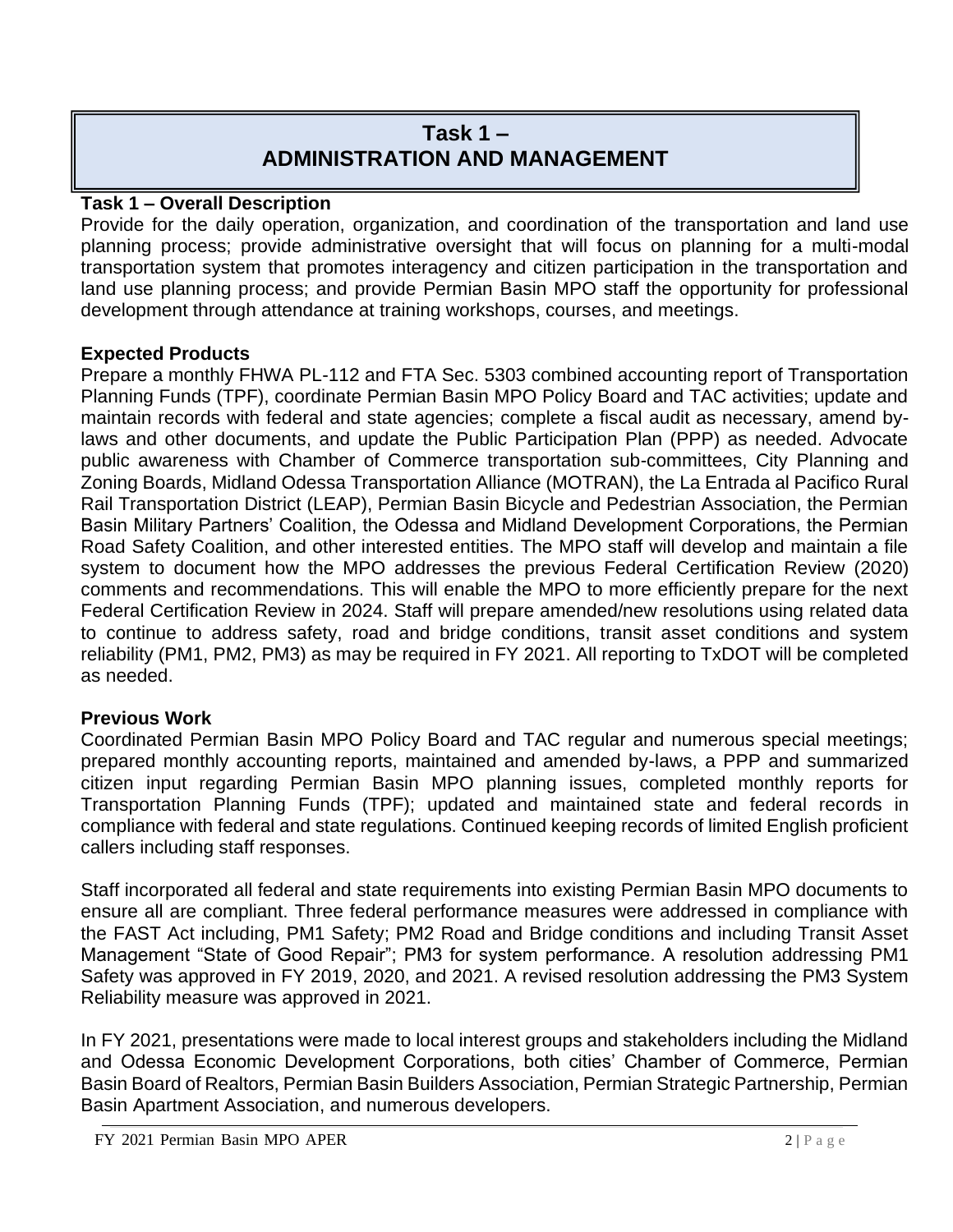The MPO was short staffed with two persons working from December 2020 to January 2021. In January the staff number climbed to three, but the fourth budgeted position was not filled until May 2021. This explains the cost underruns in many of the Tasks. Staff began working on an important presentation to be made in January 2022 which includes a comparison of crash rates by crash type in the MAB for the years 2019, 2020 and 2021. A major part of this work was completed in August and September 2021 with general guidance from TTI regarding the TxDOT Crash Records Information System. This effort resulted in a budget overrun of 7.14%.

# **Subtask 1.1 – Program Administration**

Activities under this subtask will provide oversight and coordination of the various programs contained in the work program. Accounting records of state and federal funds will be updated and maintained in accordance with federal, state, and fiscal agent requirements. Daily functions include correspondence, record keeping, public relations, meeting preparation, advertisement preparations, as well as local mileage to conduct normal MPO administrative business within the region.

# **Work Performed and Status**

Financial reports for FY 2021 were processed and delivered to the TxDOT MPO Coordinator and the City of Odessa Finance Department. The reports reflect detailed budget summaries of all monthly expenditures incurred by the MPO, with a comparative analysis of current month to previous month expenditures and a summary of the primary expectations from each task. This expanded report is provided to the Policy Board Members at each Policy Board Meeting. This report also reflects any major outstanding expenditure(s) anticipated in each task. This practice has proven to be an excellent tool for the MPO Staff and the Policy Board Members to stay within the approved budget and to anticipate the need for any UPWP amendments in a timely manner.

Permian Basin MPO provided regular communication, support materials and procedures for delivery of updates and materials including Policy Board agenda notebooks and packets for the twelve (12) Policy Board meetings conducted during the year; and agenda and support materials for the Technical Advisory Committee Members for the eleven (11) Technical Advisory Committee Meetings conducted during the year. In addition, the MPO hosted regular meetings of the MPO's Bicycle and Pedestrian Advisory Committee. Several TAC members also serve on the Committee. Staff also provided materials for the Midland and Odessa Chambers of Commerce as well as the Permian Strategic Partnership.

# **Subtask 1.2 – Office Equipment, Supplies, and Lease**

Office supplies, postage fees, office space lease and insurance premiums, phone service, subscriptions and printing required for planning activities are charged to this subtask. Office furnishings, computers, support hardware and software to facilitate work performed will be purchased by Permian Basin MPO, as needed. Consistent with 2 CFR 200 guidelines, FHWA and/or TxDOT must approve all purchases over \$5,000.00 in writing.

Activities under this subtask will provide an Americans with Disabilities Act (ADA) accessible office space for the Permian Basin MPO where administrative and technical staff can perform the planning for the Permian Basin MAB and hold meetings of the Permian Basin MPO Policy Board and TAC and other meetings as necessary. Office space will also be provided as a meeting place for the public to discuss transportation related materials and technical issues. Also included in this subtask are a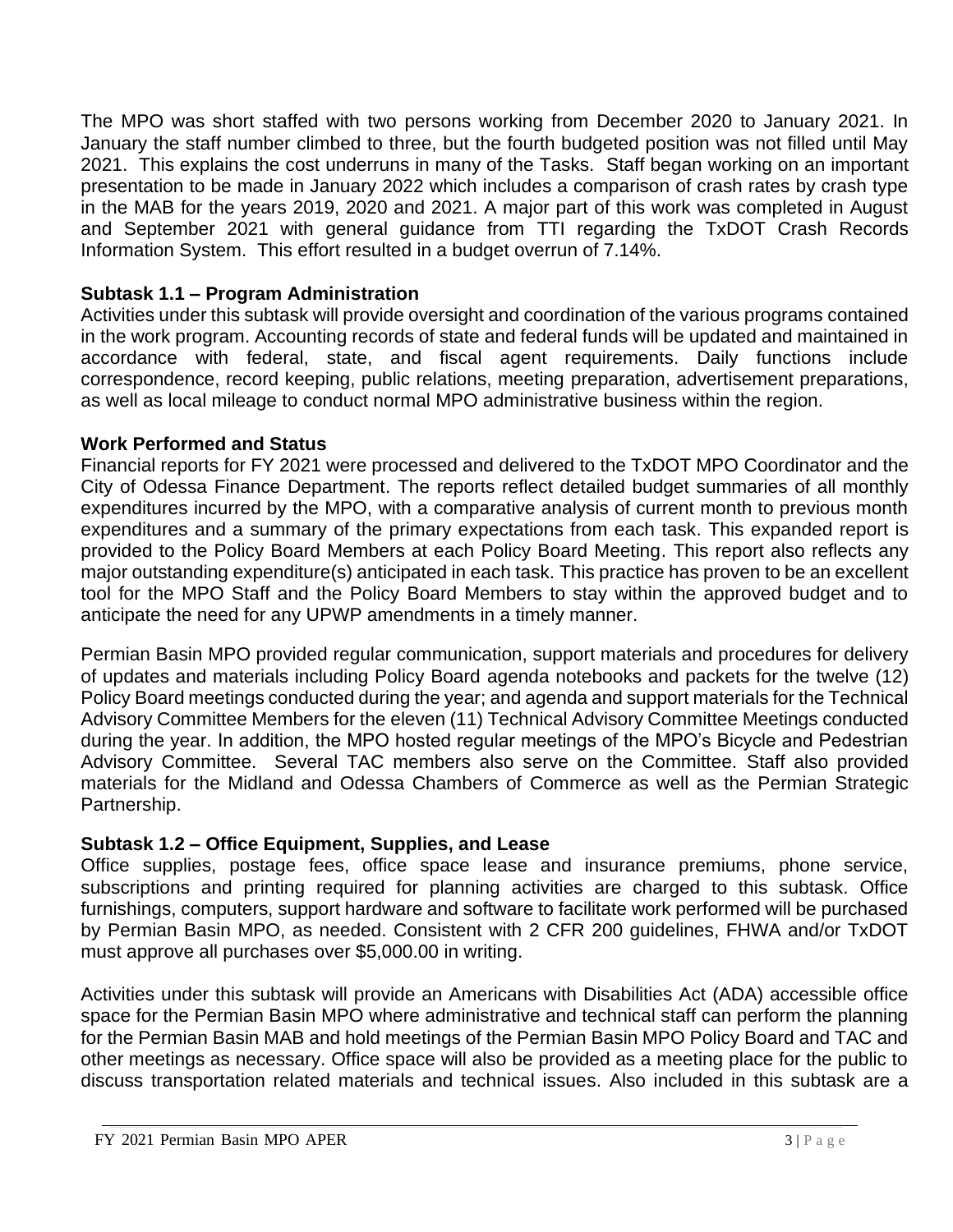reverse osmosis water treatment system, an alarm system, newspaper services, and other miscellaneous expenses.

#### **Work Performed and Status**

Supplies were generally utilized for several day-to-day MPO related functions, including meeting preparations, agenda packet preparation/copying for the TAC and Policy Board meetings, stakeholder meetings, mailings, report preparation, telephone usage, copier lease/maintenance/supplies, thumb drives for delivery of larger format materials.

A new insurance premium which covers the Permian Basin MPO offices and equipment was paid in Subtask 1.2.

During the year, the Permian Basin MPO purchased new office equipment. This equipment included installation and setup of a new desktop computer, a microphone system to be used during meetings, software, and quarterly backup of the MPO's hardware.

This Subtask also included the yearly payment for the Permian Basin MPO office security system, phone and internet service, monthly lease of a reverse osmosis water system, and postage fees.

#### **Subtask 1.3 – Indirect Costs**

Activities under this subtask include administrative fees paid to the Fiscal Agent, the City of Odessa. The city assists Permian Basin MPO in processing payables and providing an accounting mechanism and payroll system maintained by City staff. Permian Basin MPO also works with City of Odessa Department Directors who provide assistance, guidance, and direction on legal issues, human resources, as well as providing contract procurement procedures and training. The Fiscal Agent also provides a process to advertise and pay expenses to recruit candidates for Permian Basin MPO staff positions.

#### **Work Performed and Status**

The City of Odessa provided substantial support to the MPO for month-to-month processing of payment requests and monthly budget account summaries that are utilized in preparing monthly billing statements submitted to TxDOT. The City maintained Permian Basin MPO's payroll system and provided support to Permian Basin MPO staff for questions relating to legal matters, contract and equipment procurement, and human resource issues.

#### **Subtask 1.4 – Professional Development**

The cost of attending approved transportation and land use planning workshops, conferences, technical workgroups and Permian Basin MPO related meetings are charged to this subtask. Examples include TEMPO/AMPO meetings, regional planning meetings, travel demand modeling and GIS meetings, and other similar scheduled events. This subtask includes funding for airfare, car rental, mileage, meals, lodging, registration fees, training materials, staff time, and conference costs. Any out of state travel must be approved in writing by TxDOT prior to incurring any costs.

#### **Work Performed and Status**

Staff attended all scheduled TEMPO meetings which were convened remotely. In addition, staff served on the TxDOT Ports-to-Plains (I-27) feasibility study completed in 2021. Staff also served on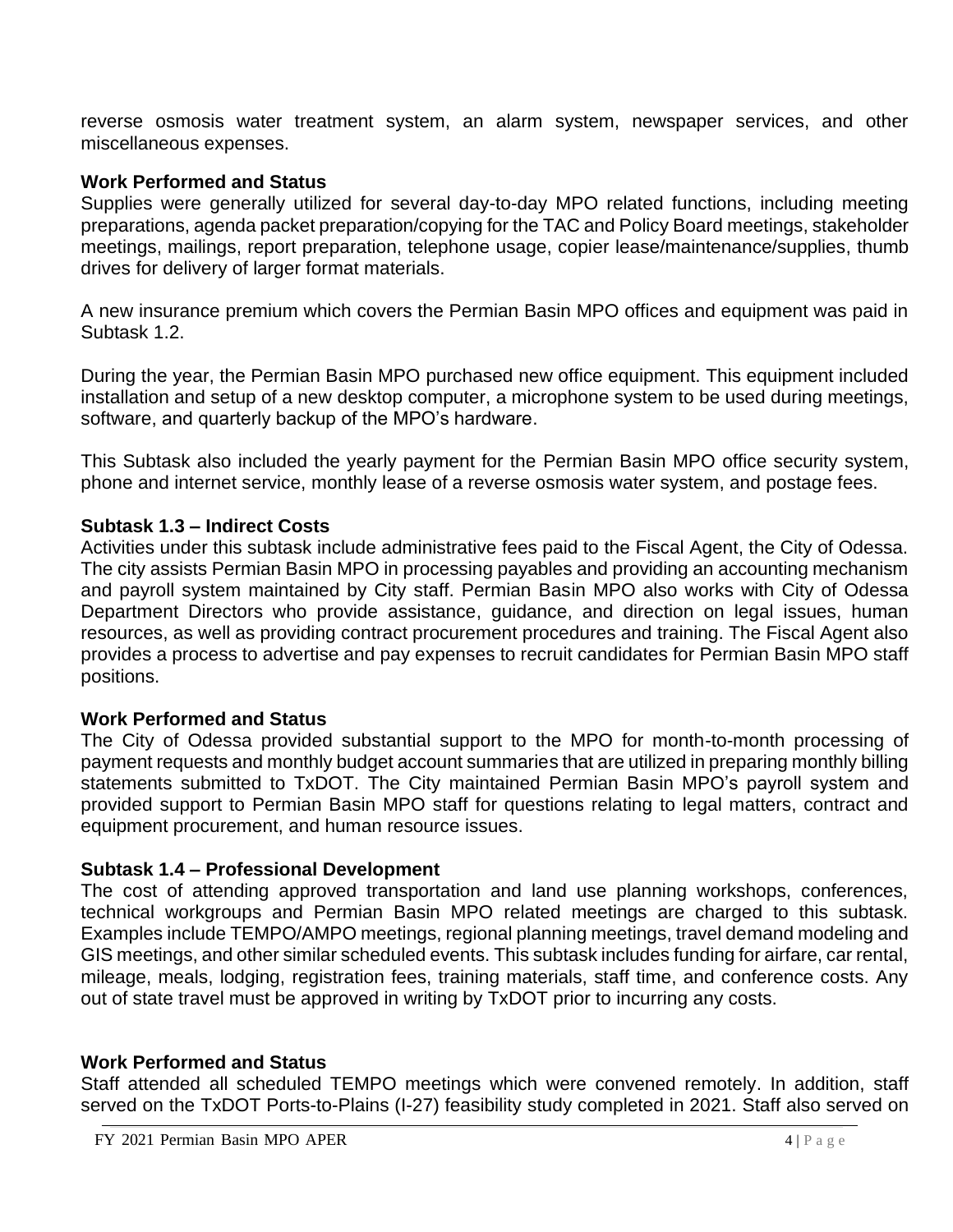the TxDOT I-20 planning study representing the western portion of the corridor. This included a role in editing draft versions of the document and assisting with Committee membership at the beginning of the work effort. Numerous webinars were attended by staff on the topics of Performance Measures, 2020 Census results, visualization, safety on the transportation system, and resiliency.

# **Subtask 1.5 – Public Participation Plan and Title VI Civil Rights Evaluation**

Permian Basin MPO staff will periodically review and update the public involvement procedures to monitor its effectiveness in obtaining input from citizens with minority, ethnic, and/or low-income backgrounds. Permian Basin MPO will amend the public involvement procedures as necessary based on these reviews.

Permian Basin MPO will conduct public meetings and hearings in accordance with its established policies and governing regulations. Permian Basin MPO will publish public notices of meetings as required. The purpose is to inform the general public and receive input on multi-modal transportation planning efforts in the MAB.

Permian Basin MPO staff will also provide data and technical support as needed to organizations participating in the transportation planning process to facilitate informed decision making about development needs and the impact on the transportation network. Permian Basin MPO will also consult as appropriate with state and local agencies responsible for land use management, natural resources, environmental protection, conservation, and historic preservation when developing longrange transportation plans.

Permian Basin MPO will seek out and consider the needs of those individuals traditionally underserved by existing transportation systems. The Permian Basin MPO staff will maintain public involvement procedures with the goal of ensuring that citizens from minority or ethnic backgrounds and/or low-income populations in the Permian Basin MPO MAB have an opportunity to participate in the planning process and to meet the requirements of the U.S. Title VI program.

Public access to Permian Basin MPO documents, maps and other visualization aides are provided at the Permian Basin MPO office or upon written request by direct mail or email. Permian Basin MPO will maintain a website to further its capabilities of providing information to the public. The website offers easy access to Permian Basin MPO documents to improve public outreach efforts. Policy Board meeting agendas and minutes are also available on the website. In addition, Permian Basin MPO plans (TIP, MTP, PPP, and the Title VI Program) are available for public review and comment during the public comment periods outlined in the PPP. Documents can be found at the Permian Basin MPO office; www.permianbasinmpo.com; Ector County Library; Midland Centennial Library; the City Secretary's office in both Midland and Odessa; Martin County Courthouse; and TxDOT Odessa District office during the public comment periods. MPO staff will also maintain a database of contacts to be used to increase public participation. The Permian Basin MPO has experienced low public turnout at scheduled events and workshops. A private sector consultant was selected in FY 2019 to begin improving the MPO's public involvement process. This work continued into late 2019, FY 2020 and FY 2021. Permian Basin MPO will review and analyze Title VI data and will consider the information when prioritizing projects. Additionally, staff will continue to evaluate existing procedures for Title VI compliance using performance measures and indicators, including the following: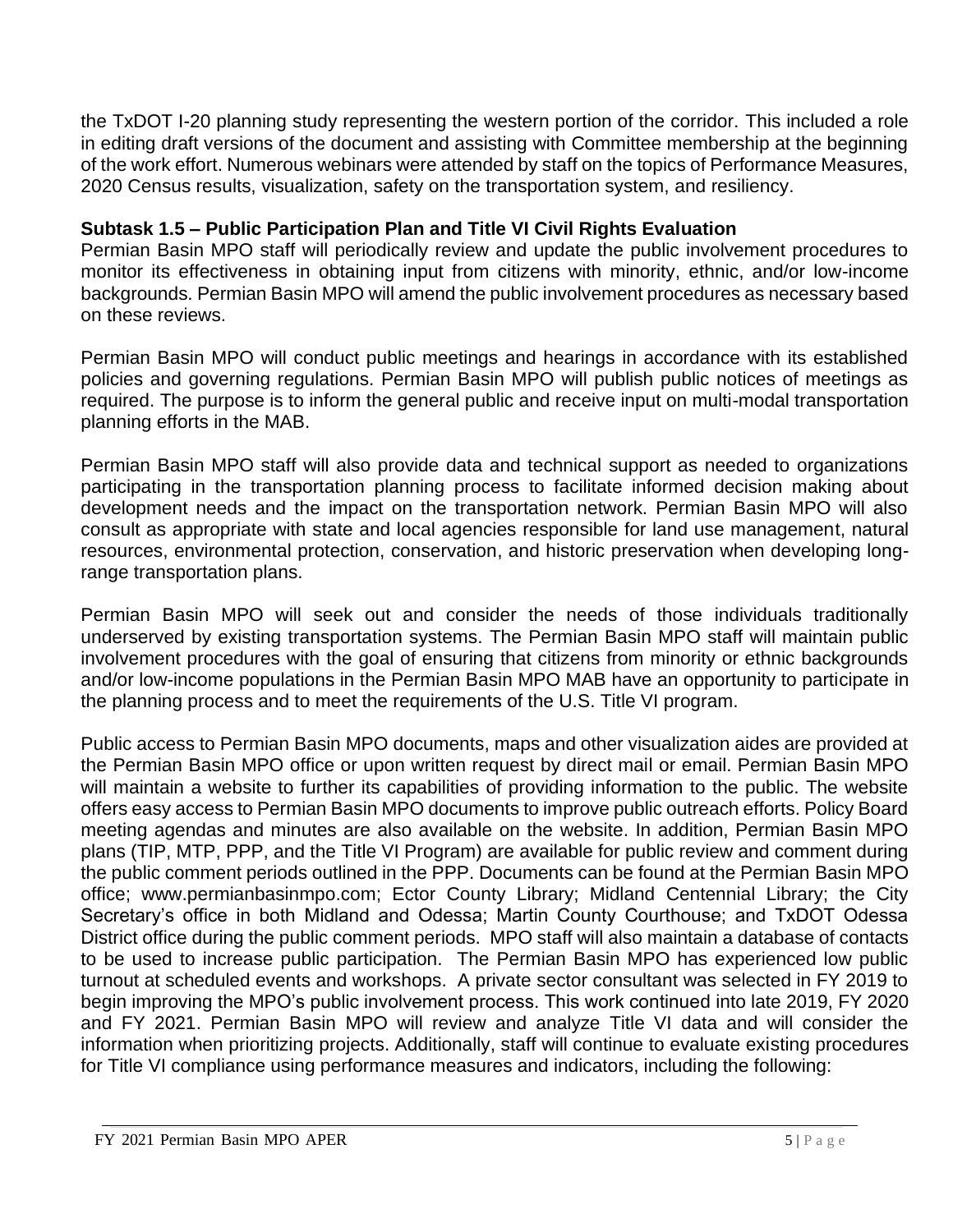- $\circ$  Availability of alternative transportation systems such as pedestrian and bicycle routes allocated by groups and communities.
- o Disruption or improvement of neighborhood connectivity created by proposed transportation investments.
- o Disruption or improvement of safety or physical design and operational systems created by proposed transportation improvements.
- o Potential analysis tool(s) will be integrated into project selection for the development of the Metropolitan Transportation Plan (MTP) and Transportation Improvement Program (TIP) and any subsequent revisions. The MPO will revise the public involvement procedures, as necessary.
- o Displacement of businesses or residents allocated by groups and communities.
- o Eminent domain actions.
- o Availability of scheduled transit service to minority and low-income areas.
- o Availability of demand-response transit service to minority and low-income groups and communities.

#### **Work Performed and Status**

Work completed under this task included activities which met the requirements of the adopted Public Participation Plan, Title VI Plan, and the Limited English Proficiency Plan. The cost of newspaper notices informing the public of Policy Board meetings and Public Comment periods were charged to this task. The public involvement process was also included. A professional public involvement firm was utilized at several meetings to ensure that the Zoom tool and recording devices were working effectively. Staff regularly updated the Permian Basin MPO website with information on meeting dates, agendas, minutes, and pertinent news stories. The Facebook and Twitter social media pages were also used to solicit comment and release information. Staff also worked with two consulting firms and their public involvement specialists for Task 5 subtasks related to a bicycle and pedestrian corridor and the Interregional Corridor PEL study.

This subtask also includes salaries based on the number of staff hours spent preparing, researching, or amending content within the above listed plans. Staff hours and associated costs also included attending the meetings, workshops, or events.

#### **Subtask 1.6 – Performance Measures**

With the passage of MAP-21 and the FAST Act, a required set of Performance Measures and Targets to provide a means to more efficiently invest federal transportation funds by focusing on national transportation goals will continue to be implemented. On January 16, 2018, the Policy Board, passed a resolution adopting the Safety Performance Targets (PM1) established by the Texas Department of Transportation. In January 2019, the Policy Board approved a new resolution that commits the MPO to support TxDOT's adopted safety targets. Similar actions were taken by the Policy Board in FY 2020 and FY 2021.

#### **Work Performed and Status**

This subtask included salaries for various Permian Basin MPO staff based on implementation of measures to achieve national goals set forth by MAP-21 and FAST Act regulations. The FHWA requirements under the FAST Act were required to be in place with deadlines published. The Permian Basin MPO approved a resolution adopting and supporting the TxDOT safety measures and targets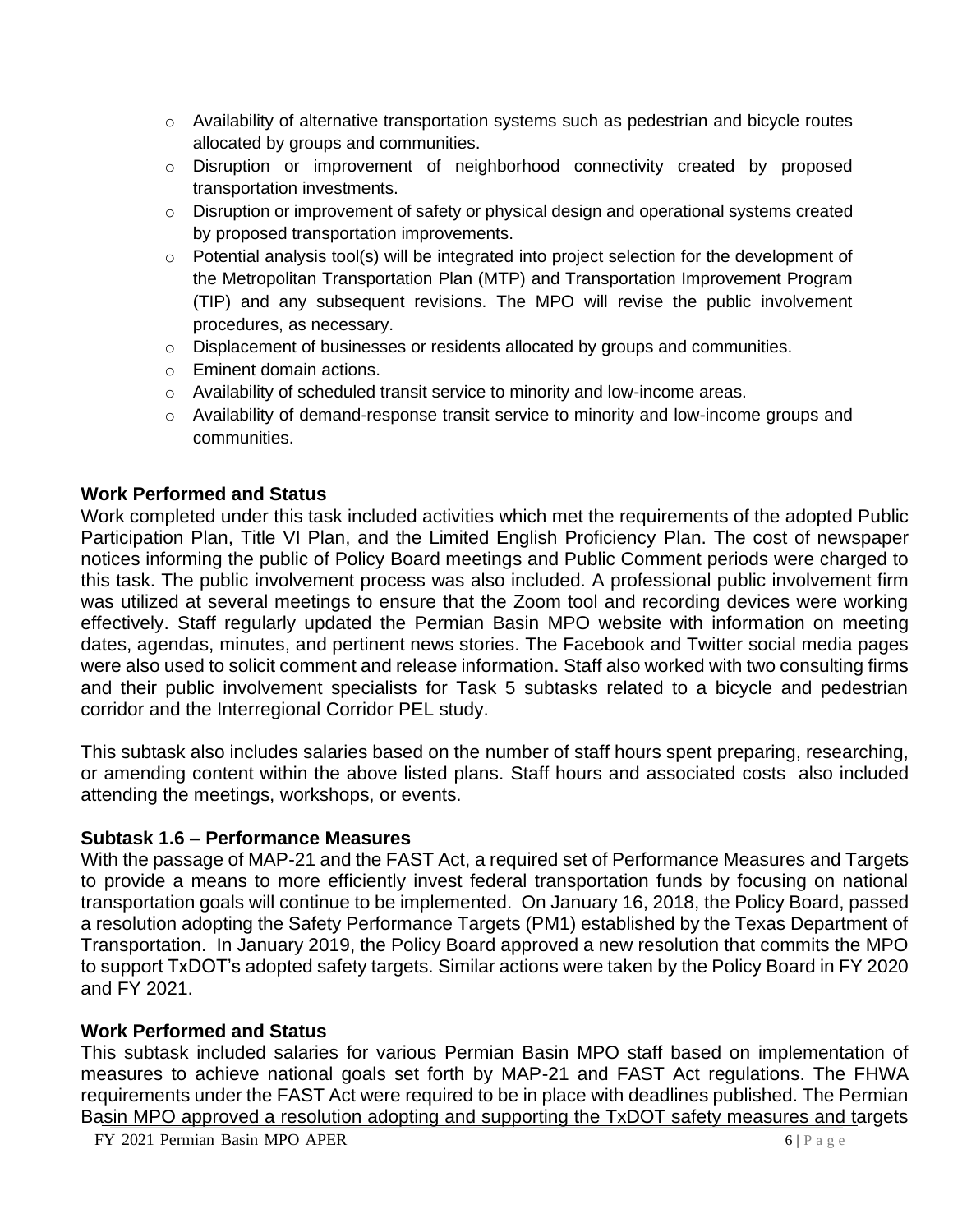for the year 2018. In subsequent years 2019, 2020, and 2021 the MPO Policy Board restated its position to support TxDOT's safety measures and targets. This is known as the PM1 requirement. Performance measures and targets tied to the PM2 and PM3 regarding system condition and system performance have been established by the Policy Board and continued since inception in FY 2019. Staff presented updates on road condition, bridge condition, and transit asset condition to the Policy Board and TAC. Maps were prepared for the Policy Board to consider making changes to the Resolution it adopted related to PM3 – system reliability. The PM3 target was revised in FY 2021 for internal use by the MPO in its project selection process. The Policy Board concurred that it is best for the MPO to support the TxDOT targets, but the TAC should consider a Travel Time Index (TTI) of 1.3 when selecting projects to score. This 1.3 TTI is lower (i.e. less congested) than the state target. All three of the performance measures were tied directly into the project selection criteria and project scoring as part of the preparation of the 2045 MTP completed in November 2019. There are also considered when the MTP and TIP are updated. MOUTD provided Permian Basin MPO with a final version of its required Agency Safety Plan. Staff will continue to coordinate with TxDOT and the MOUTD to develop and refine performance measures as required by the FAST Act and Texas House Bill 20.

# **Subtask 1.7 – Local and Regional Agency Interaction**

When appropriate, Permian Basin MPO staff will present briefings and presentations on transportation issues. Permian Basin MPO staff will attend transportation advisory group meetings, stakeholder meetings, and meetings of municipalities and counties, providers of transportation, business associations, service organizations, and others to keep informed about trends and activities in the region that will impact the transportation network. In FY 2019, presentations were made to local interest groups and stakeholders including the Midland and Odessa Economic Development Corporations, both cities' Chamber of Commerce, Rotary Club (2x), Permian Basin Board of Realtors, Permian Basin Builders Association, Permian Strategic Partnership, Permian Basin Apartment Association and numerous developers

# **Work Performed and Status**

This subtask contained salaries paid to Permian Basin MPO staff based on attending meetings and presentations regarding transportation related topics and presenting MPO information to stakeholder groups, transportation providers, business associations, etc. Staff attended meetings of the Midland Chamber of Commerce, Odessa Chamber of Commerce, Odessa Economic Development Corporation, Midland Development Corporation, Midland Odessa Urban Transit District (MOUTD), Permian Basin Regional Planning Commission (PBRPC), Permian Strategic Partnership, and the Permian Road Safety Coalition.

# **Subtask 1.8 – Resiliency Planning**

Resiliency planning and the work to be completed by the MPO staff was added into the FY 2021 UPWP as an amendment. It states that staff will assist with the preparation of a regional Resiliency Plan in FY 2021 and 2022. Staff will consider proposing amendments to the MPO's project selection and scoring process for future MTP and TIP documentation.

# **Work Performed and Status**

 Staff reviewed and signed a contract with the Texas A&M Transportation Institute (TTI) to prepare a long-range regional resiliency plan. Staff forwarded requested data to TTI for inclusion in their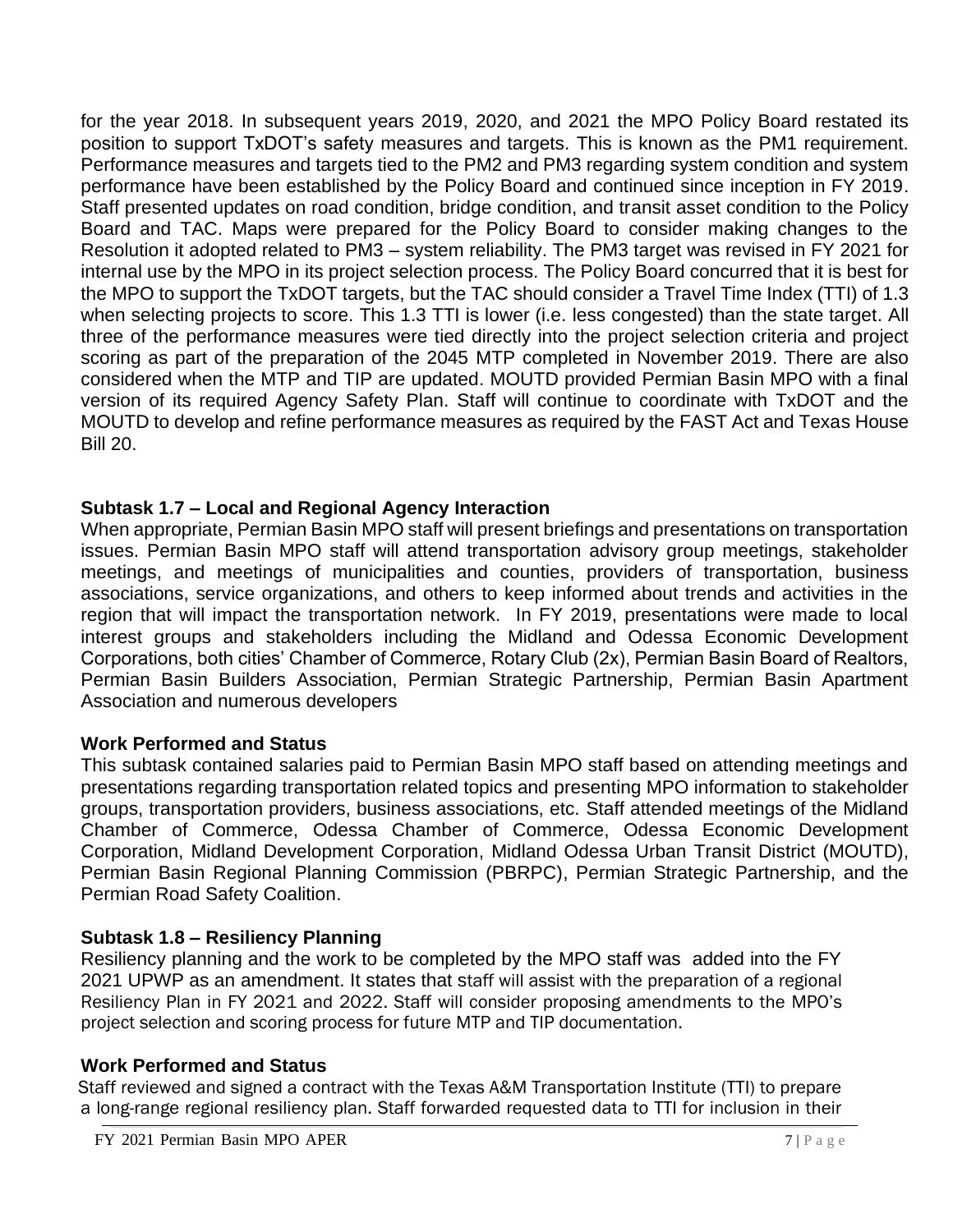early work. This project began in mid-2021.

| <b>Funding Source</b>                                                 | Amount<br><b>Budgeted</b> | <b>Amount</b><br><b>Expended</b> | <b>Balance</b> | % Expended |
|-----------------------------------------------------------------------|---------------------------|----------------------------------|----------------|------------|
| <b>Transportation</b><br><b>Planning Funds</b><br>(PL 112 & FTA 5303) | \$280,900.00              | \$237,034.02                     | \$43,865.98    | 84.38%     |
| <b>Local Planning Funds</b>                                           |                           |                                  |                |            |
| <b>TOTAL</b>                                                          | \$280,900.00              | \$237,034.02                     | \$43,865.98    | 84.38%     |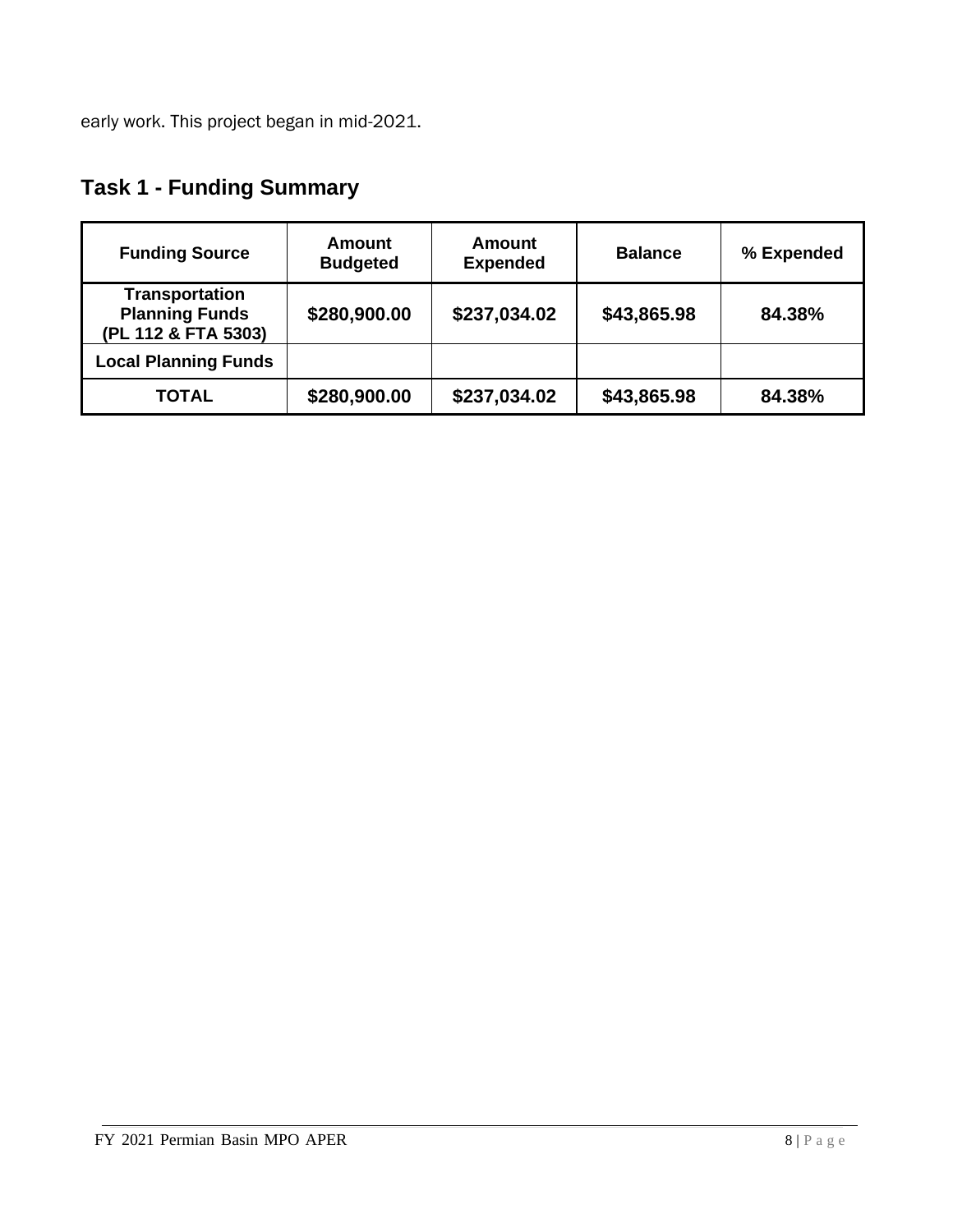# **Task 2 – DATA DEVELOPMENT AND MAINTENANCE**

#### **Task 2 – Overall Description**

Collect, maintain, and forecast socio-economic, land use, crash, traffic count, transit, and travel data. Use data collection and analysis efforts to assist in developing and enhancing transportation policies and to evaluate how performance measures (Subtask 1.6) have been affected by transportation investments.

## **Expected Products**

Update socio-economic data, traffic count data, land use data, crash data, transit data, and travel time data. Continue coordination efforts with MOUTD (urban) and rural public transportation providers in an effort to enhance the coordination of the public transit in the MAB.

## **Previous Work**

Various highway and transit data collection efforts including: update and maintain traffic count database, update high crash location analyses, and analyze census data for socio-economic groups within the Permian Basin MPO MAB. Worked with TxDOT to add proposed new traffic count locations for approximately 60 roadways and analyze traffic counts collected at the new locations.

## **Subtask 2.1 – Socio-Economic Data**

Population, housing, employment, and land use data will be collected and maintained. Information from census data, building permits data, environmental mitigation sources and employment data will be collected and analyzed throughout the MAB. Data collected on disabled, minority and low-income groups within Permian Basin MPO boundary will be evaluated with emphasis on transit analysis, transit ridership applications, and identification of trends dealing with Title VI needs.

During FY 2020, the U.S. Census Bureau will complete its decennial census. It is anticipated that the MPO's urban boundary will need to be adjusted following the census. Staff will work with TxDOT to establish a smoothed urban boundary and a metropolitan boundary as needed. In addition, demographic updates for the Travel Demand Model will need to reflect data from the 2020 census as needed; this new data will also affect subtask 4.3.

#### **Work Performed and Status**

The charges applied to this subtask included staff time allocated toward collecting and maintaining data related to the socio-economics within the Permian Basin MPO MAB. Staff receives monthly updates from the Odessa and Midland Development Corporations regarding job growth, unemployment rate and significant new construction locations. These updates were utilized within the MTP to describe the growth of the region and the effect on socio-economic conditions. The data is also important in the MPO's project selection process.

# **Subtask 2.2 – Traffic Data Collection**

Permian Basin MPO staff will coordinate with local, state, and regional efforts to develop and update the data needed for transportation planning and development as these affect the adopted CMP and project selection process. By establishing a data bank, Permian Basin MPO will be able to monitor important travel details over time as they relate to vehicle crashes, travel time studies, level of service, travel delays, etc. In order to make informed decisions about transportation investments in the local area. Permian Basin MPO continues to develop the GIS database for use in the MTP and other reports and studies. Permian Basin MPO will continue coordinating with the Cities of Midland and Odessa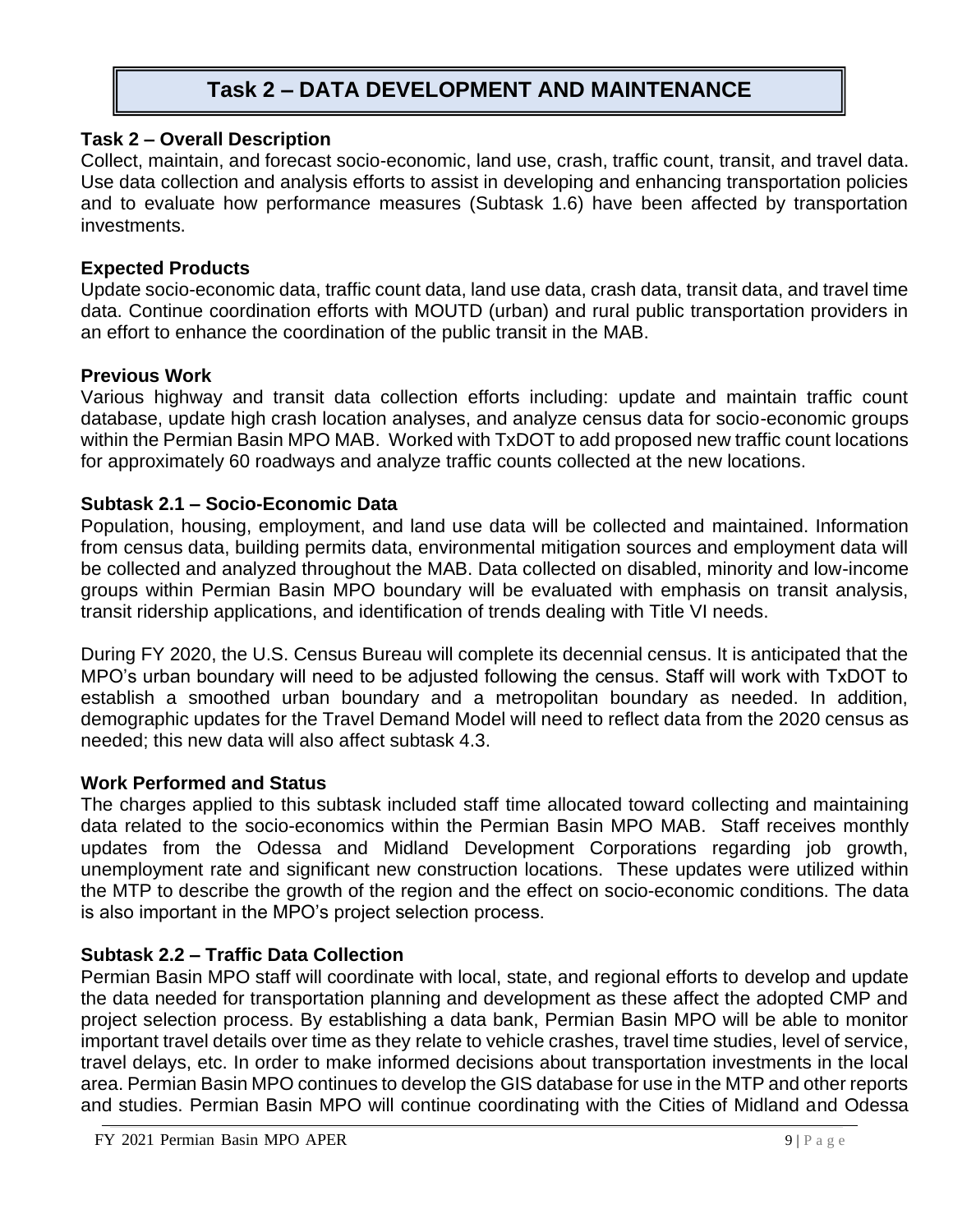and TxDOT for traffic counts, database maintenance and mapping improvements for transportation and land use planning. Work using SPR or PL funds may be completed by consultants.

The Permian Basin MPO has established project scoring and project selection as part of its continuous and comprehensive review of transportation needs as they relate to available funding in the region. Two of the highest weighted project selection criteria are: freight mobility and safety. Both of these factors will be addressed as part of this subtask.

#### **Work Performed and Status**

Staff collected traffic counts and crash data from TxDOT and other member agencies. Staff also provided a detailed review of the NPMRDS data set and the road and bridge condition data for the TAC and Policy Board to gain a better understanding of system performance and asset condition, respectively. Staff continued to coordinate with the Alliance Transportation Group in advance of additional Travel Demand model training that will need to be completed by FY 2024. Update trends in traffic volumes using GIS mapping. Update Texas Top 100 - congested roadways map to show Policy Board where current freight bottlenecks are occurring. Prepared a visualization map showing bridge conditions in the MAB from 2015-2019. Worked with TxDOT to spot check traffic counts as part of the annual counts program.

| <b>Funding Source</b>                                          | <b>Amount</b><br><b>Budgeted</b> | <b>Amount</b><br><b>Expended</b> | <b>Balance</b> | % Expended |
|----------------------------------------------------------------|----------------------------------|----------------------------------|----------------|------------|
| Transportation<br><b>Planning Funds</b><br>(PL 112 & FTA 5303) | \$40,000.00                      | \$42,855.35                      | $$-2,855.35$   | 107.14%    |
| <b>Local Planning Funds</b>                                    |                                  |                                  |                |            |
| <b>FTA (Sec. 5304)</b>                                         |                                  |                                  |                |            |
| TOTAL                                                          | \$40,000.00                      | \$42,855.35                      | $$-2,855.35$   | 107.14%    |

# **Task 2 - Funding Summary**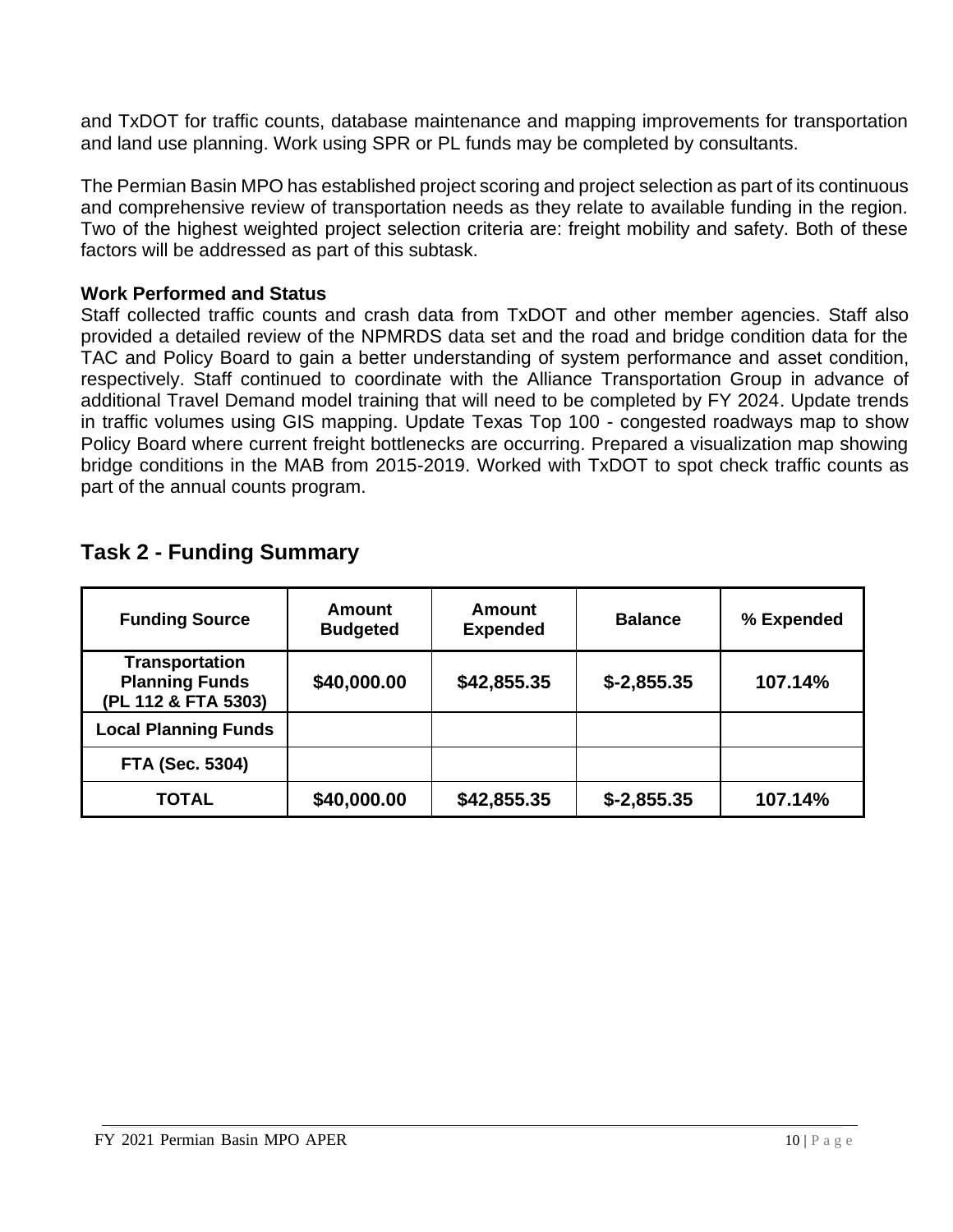# **TASK 3 – SHORT RANGE PLANNING**

#### **Task 3 – Overall Description**

Conduct short-range transportation planning activities with an implementation focus; provide citizens, affected public agencies, private transportation providers, and other groups an opportunity to comment on proposed transportation projects, plans and programs.

Continue the development of projects that will be implemented in all modes of transportation, thereby developing an efficient, safe and secure network for all traveling citizens. Continue the development of planning activities associated with the FY 2020 UPWP and the 2019-2022 TIP as needed.

Continue to provide guidance, direction and assistance to ongoing multi-county land use and scenario planning initiatives. The administrative task includes assisting with on-going efforts between Permian Basin MPO and MOUTD in the development of the regional transit service areas and plans. Another purpose includes sharing data, preparing maps, attending or sponsoring meetings, and providing general transportation planning/administrative assistance.

#### **Expected Products**

Revise FY 2019-2022 TIP and FY 2020 UPWP as needed. Begin work on FY 2021 UPWP, FY 2019 ALOP and APER. Analyze citizen requests and comments. Continue working with cities and counties and transit provider on special transportation and land use planning studies.

#### **Previous Work**

MPO staff worked with member agencies to develop and revise the TIP, UPWP, ALOP, and APER; consulted with cities and counties on various transportation and land use studies; analyzed citizen requests; and investigated grant research/procurement. The FY 2019-2020 TIP was amended to include new projects that were added to the TxDOT UTP in August 2018. Staff proposed an amendment to the FY 2019 UPWP in May 2019, which was approved by the Policy Board, TxDOT and FHWA/FTA.

Staff attended quarterly and annual meetings of the Permian Road Safety Coalition, meetings with the Permian Strategic Partnership, a regional non-profit agency created to address the needs within the Permian that are affected by the growth in the energy sector were also attended. Staff attended all TEMPO meetings, GIS day events, the Chamber of Commerce annual meetings for Odessa and Midland, TxDOT "Click it or Ticket" safety event, numerous "Priority Midland" Infrastructure Committee meetings designed to coordinate planning activities around the rapid growth occurring in Midland. Staff sits on the infrastructure subcommittee of the Priority Midland team, the I-20 corridor committee, and the TxDOT led I-27 feasibility study (now complete).

An ongoing effort that began in FY 2017 was funded by TxDOT and FHWA in FY 2019. The work was led by TxDOT; it involved an analysis of needs in a 24-county region of the Permian Basin. The 24 counties are the largest energy producing counties in Texas. Two counties are in New Mexico. The work was completed by October 31, 2020. Staff and two Policy Board members performed important roles in establishing a working committee of 50 members to participate in this large regional effort. Staff recruited several of the regional freight plan advisory committee. The committee was Chaired by the Ector County Judge Debi Hays; Midland County Commissioner Robin Donnelly was the Vice-Chair. Staff also served on the Ports-to-Plains I-27 feasibility study Segment 2 working group.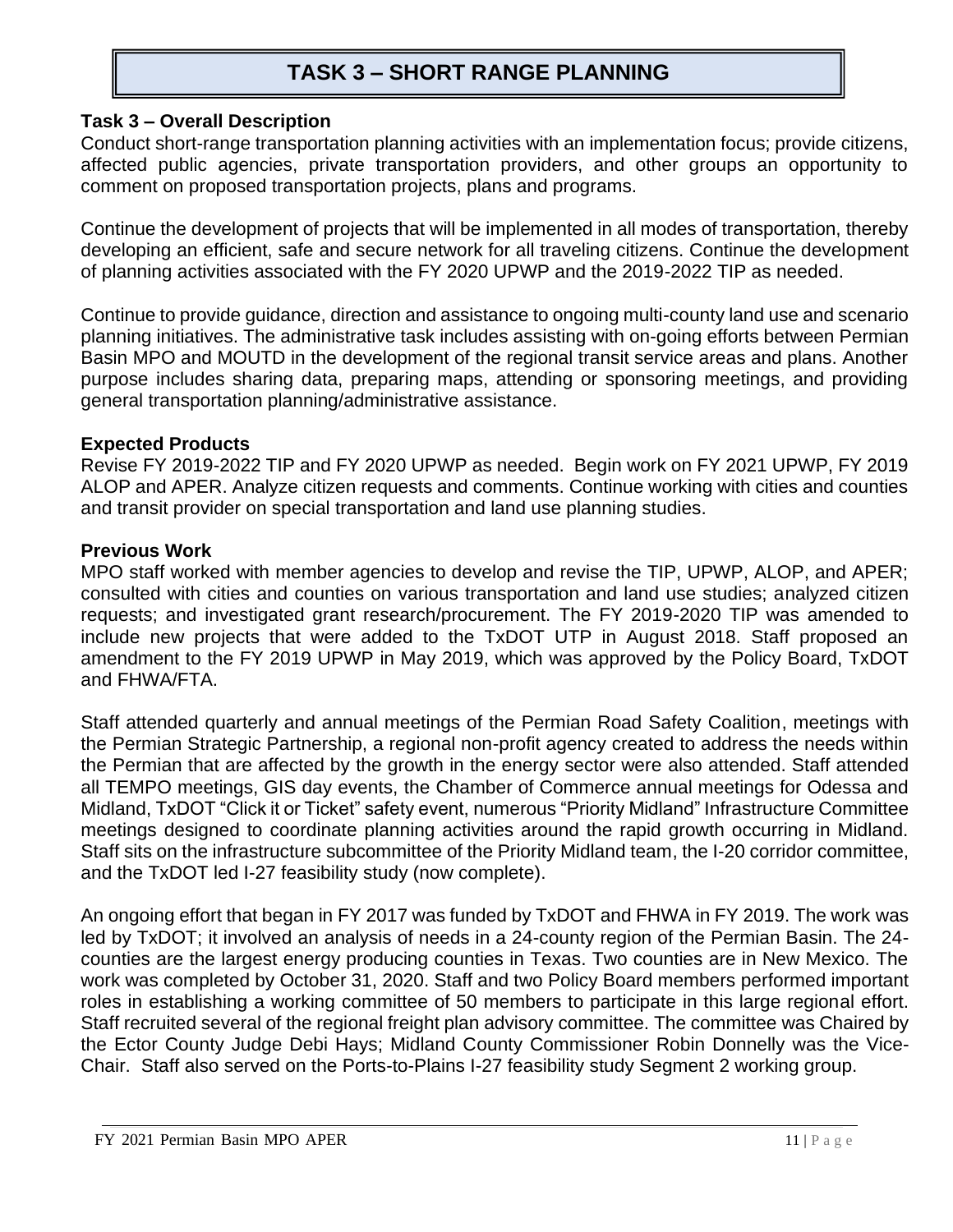#### **Subtask 3.1 – Amendment(s) to FY 2021-2024 TIP, preparation of the FY 2022 UPWP, FY 2021 UPWP amendments(s), FY 2021 ALOP and APER, Citizen Requests Summary and Analysis, Performance Measures and Targets.**

It is anticipated that the FY 2021-2024 TIP and the FY 2021 UPWP will need to be amended to reflect changes in work tasks and project prioritization as well as funding in order to accurately show proposed Permian Basin MPO work. In addition, citizen comments and requests related to transportation planning will be documented. Necessary studies will be conducted, and recommendations will be made to address all comments and requests. Performance measures and targets will continue to be considered under this subtask. It is also anticipated that the MPO Policy Board will need to consider both measures and targets to meet the FAST Act requirements. A new TIP was adopted for the period FY 2021-2024. The TIP will be compliant with Texas House Bill 20 and the Federal FAST Act.

# **Work Performed and Status**

The FY 2021 UPWP was amended by the Policy Board on April 19, 2021 (Amendment No. 1) to allocate \$110,000 of PL and FTA 5303 funds toward Task 5, Subtask 5.6 – Resiliency Plan to be completed by TTI in FY 2023. The FY 2021-2024 TIP was amended on February 16, 2021 to remove projects that no longer could be identified as being fiscally constrained. These projects were on the I-20 corridor. On September 20, 2021, the FY 2021-2024 TIP was amended again to add back the projects that were removed in February 2021. The FY 2020 ALOP and APER were prepared and submitted to TxDOT within the 90-day period following the end of the fiscal year.

# **Subtask 3.2 – Transit System Evaluation and Analysis**

MOUTD will continue supporting the EZ-Rider comprehensive operational analysis of the transit system to include passenger surveys, operator and stakeholder feedback, and passenger boarding and alighting analysis in an effort to assess efficiency and effectiveness of the system to include fixed route, para-transit service and commuter routes as well as make recommendations and implement new service, route re-design and improve route frequency. MOUTD will prepare and submit the annual Transit Database report and related data collection and analysis. MOUTD will plan for intercity carriers like Greyhound and others to co-locate and operate from its administration building as well as assist with structural building planning, design and construction as well as surrounding land use and traffic planning that directly effects the delivery of services for intercity carriers and the public bus system.

#### **Work Performed and Status**

EZ-Rider continued its program activities. Staff participated in a selection committee for the EZ-Rider study as well as the steering committee for the completed Comprehensive Operations Analysis. The study was financially supported by the MPO under Subtask 5.6. Greyhound bus services continued operations carrying freight and people to destinations on their schedule. The City of Midland constructed a new street to allow for better Greyhound service. The right-of-way had been available for years and the city allocated the funds to build the road. TxDOT completed safety improvements on FM 1788 to protect the buses when exiting onto the state highway.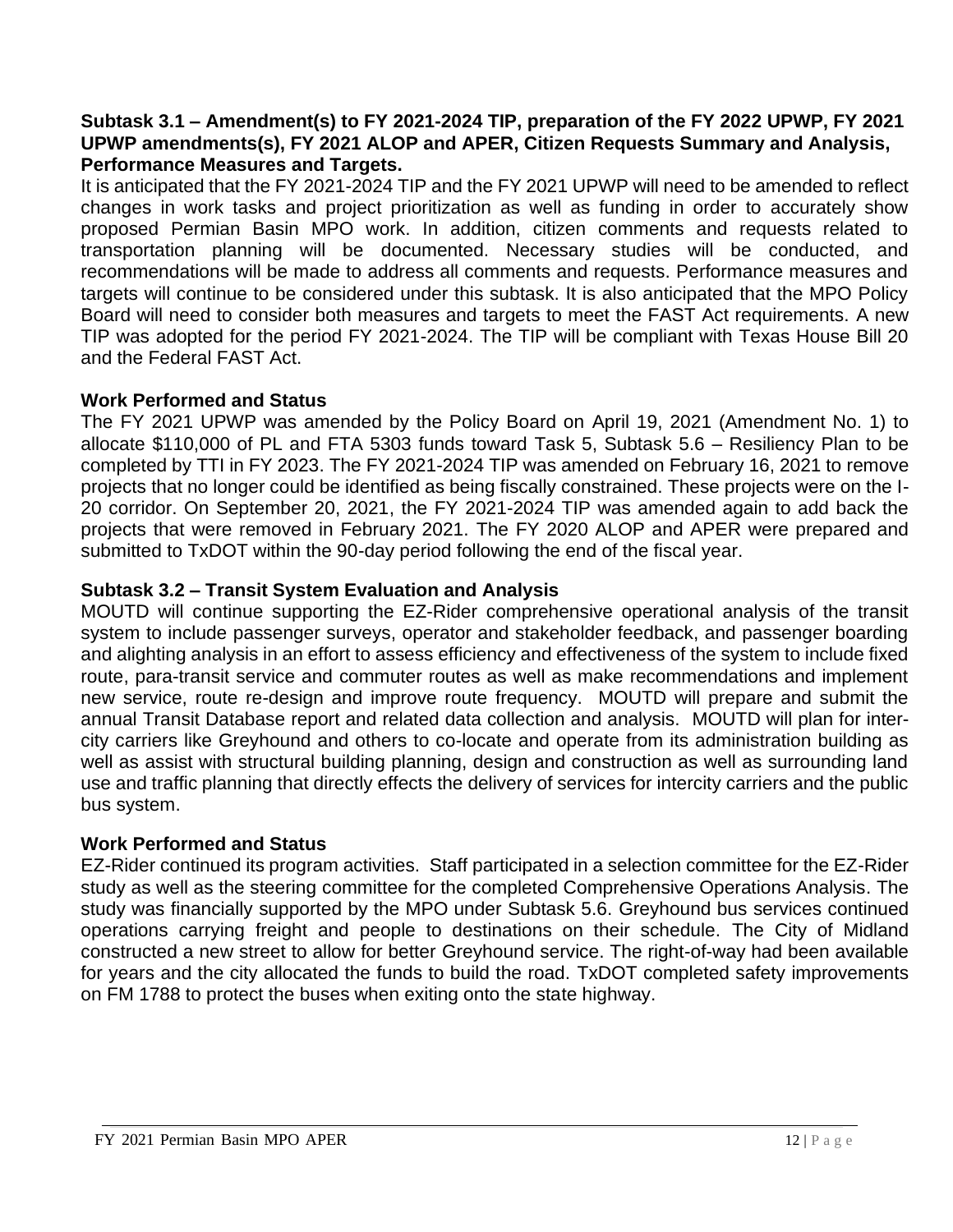**Task 3 - Funding Summary**

| <b>Funding Source</b>                                                 | Amount<br><b>Budgeted</b> | Amount<br><b>Expended</b> | <b>Balance</b> | % Expended |
|-----------------------------------------------------------------------|---------------------------|---------------------------|----------------|------------|
| <b>Transportation</b><br><b>Planning Funds</b><br>(PL 112 & FTA 5303) | \$35,000.00*              | \$30,909.09               | \$4,090.91     | 88.31%     |
| <b>Local Planning Funds</b>                                           |                           |                           |                |            |
| <b>FTA (Sec. 5307)</b>                                                | \$611,739.00              | \$599,927.00              | \$55,676       | 98.07%     |
| <b>CMAQ</b>                                                           |                           |                           |                |            |
| <b>STP MM</b>                                                         |                           |                           |                |            |
| <b>TOTAL</b>                                                          | \$35,000.00*              | \$30,909.09               | \$4,090.91     | 88.31%     |

**\*Task 3 – MPO only**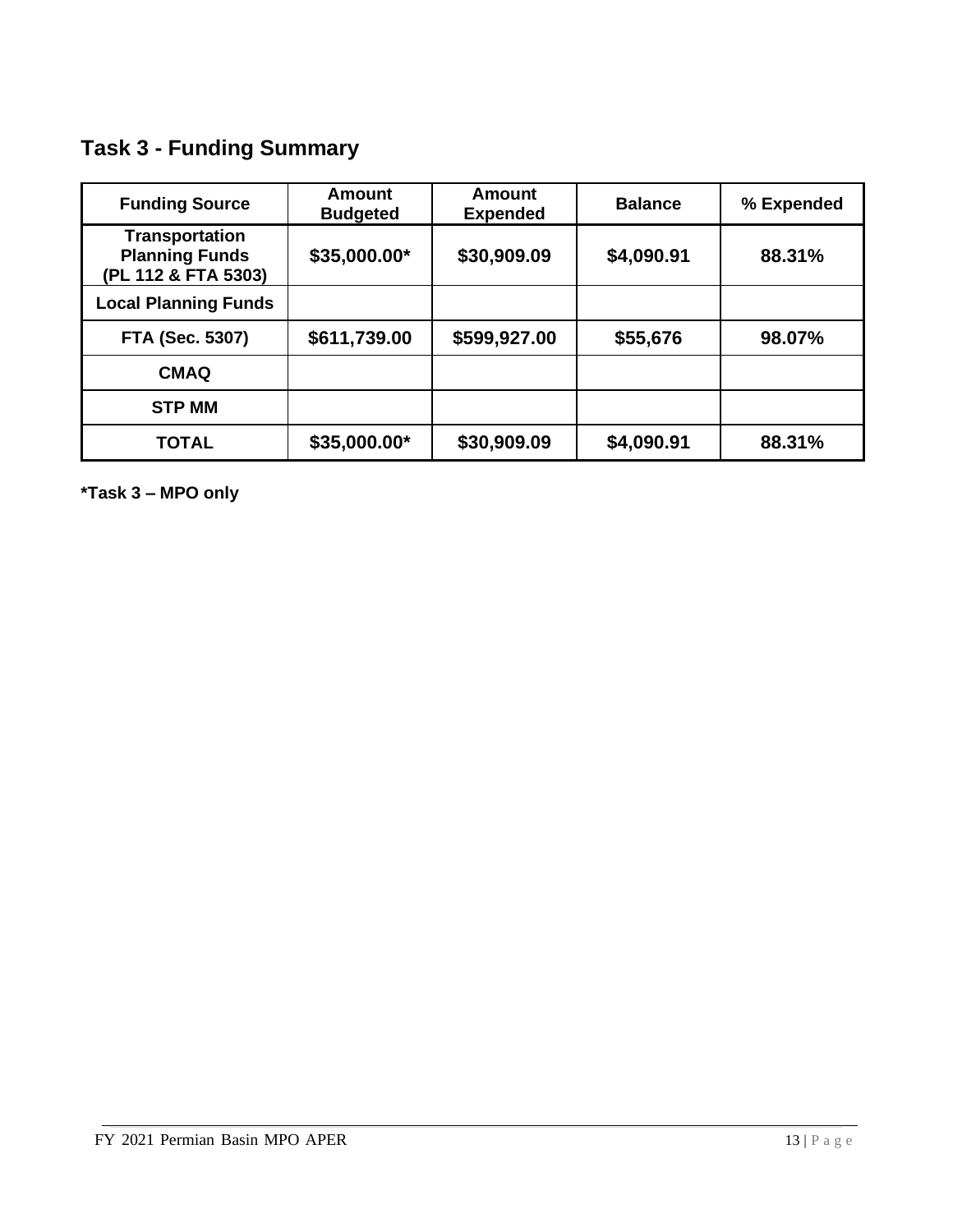# **TASK 4 – METROPOLITAN TRANSPORTATION PLAN**

#### **Task 4 – Overall Description**

Maintain and update the 2019-2045 MTP, Congestion Management Process (CMP), and the 2040 Travel Demand Model (TDM).

#### **Expected Products**

Implement the 2020-2045 MTP. Continue review of projects to be implemented throughout the term of the MTP. Revise the 2020-2045 MTP, as may be required by TxDOT, FHWA, FTA, or Permian Basin MPO. Ensure projects proposed for inclusion in the TIP are correctly referenced in the MTP. Update CMP as necessary and verify accuracy of the road network.

#### **Previous Work**

During FY 2019, Staff, TAC and Policy Board worked to update the MPO's project selection scoring methodology and weighting criteria. The TAC held six special meetings to formalize the project scoring process to be included within the MTP. In October 2018, the Policy Board concurred with a staff generated Three County Regional Thoroughfare Plan. Staff attended a TxDOT/TTI sponsored workshop covering truck parking in the region and design standards for regional mobility related to the energy sector. Staff met with TxDOT administrative staff to review proposed changes to the NHS; this work was sent to TxDOT for concurrence. Staff reviewed TxDOT Odessa District's project portfolio. Staff participated in TxDOT's 2050 plan public workshop meetings. Staff attended all public meetings and hearings sponsored by TxDOT that were MPO relevant.

Staff released a "call for projects" which was issued in FY 2018. The response included staff preparation of a compiled list of submitted projects which was delivered to TAC members and outside special interest groups – both Chambers, development corporations, and the bicycle/pedestrian committee. The "call for projects" submittals are the core projects under consideration for listing in the 2045 MTP in the fiscally constrained project list. Staff presented the MTP draft project list to communicate all project submittals to the TAC and outside agencies as described in the subtask.

TxDOT Austin, TxDOT consultants; Jacobs, and Permian Basin MPO staff participated in a Training Pre-Meeting via conference call to outline the Travel Demand Model (TDM) training and scope of work for the contract. The two-day training was held at the MPO offices on March 11-12, 2019. PB MPO staff as well as TxDOT Odessa District staff attended the training. TxDOT consultants have provided on-going technical support via scheduled telephone conference calls, one-on-one training, and continuous feedback. Staff has made several edits to the networks and run scenarios in preparation for the 2045 Metropolitan Transportation Plan Development. Staff continued to work with the Alliance Transportation Group to discuss future editing of the model and the updated software that runs it.

Staff completed Amendment No. 1 to the *Forward 45* MTP in February 2020.

#### **Subtask 4.1 – Maintain MTP**

Implement and maintain the 2020-2045 MTP as required. Continue to follow-up on Policy Board direction regarding amendments to the *Forward 45* Plan. Revise projected revenues and ensure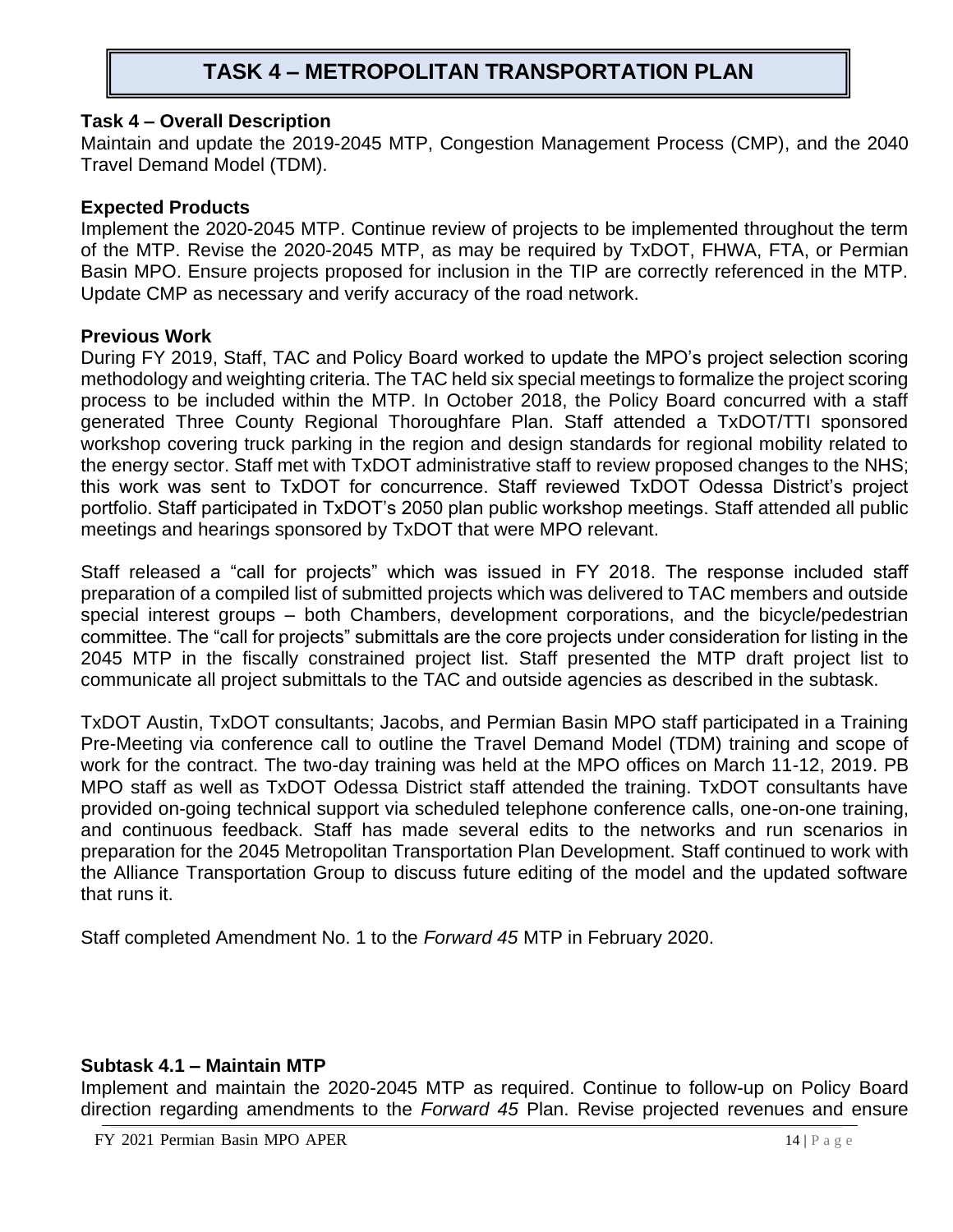projects proposed for inclusion in the TIP are accurately referenced in the MTP. Update the cost of the scheduled projects list for letting. Update project priority list from identified funding sources contained in the TxDOT UTP. Update operations and maintenance costs and project cost estimates. Continue to seek additional funding sources for projects contained in the MTP or desired regional corridor studies.

The MPO will prepared a new 2020-2045 MTP in November 2019. The new plan is compliant with Texas House Bill 20 and the Federal FAST Act. Specifically, the MPO staff will continue to monitor performance measures and targets as part of the reporting to TxDOT and USDOT on safety, road, bridge, and transit fleet conditions as well as system reliability (PM1, PM2, PM3). Permian Basin MPO staff will continue public outreach efforts utilizing a private sector consultant contracted in FY 2019, the Permian Basin MPO website, e-mail blasts, and status updates on Facebook and Twitter. These public participation efforts will be utilized as part of the transportation decision making process by the TAC and the Policy Board.

## **Work Performed and Status**

Staff worked with the TAC and Policy Board to generate a list of preferred projects to be potentially included into the TxDOT 2022 UTP. The TAC expressed an interest in pursuing some relatively lowcost projects in both cities and counties. The Policy Board concurred by passing a resolution in December 2020 that contained the list for consideration by the Texas Transportation Commission in the UTP. In August 2021 the UTP was approved; all of the projects prioritized by the MPO were included although not all were fully funded. In September FY 2021 the MPO staff completed Amendment No. 2 to the MTP to reflect the new funding and projects listed in the TxDOT 2022 UTP. A TIP amendment was also completed to reflect the new funding and some minor adjustments in project limits.

Permian Basin MPO employee salaries were charged to this subtask based on the hours spent working on the MTP and MTP Amendment. .

# **Subtask 4.2 – Maintain CMP**

Implement and maintain the adopted CMP. Permian Basin MPO will continue to review the Congestion Monitoring Network and revise as needed. Staff will analyze and provide visualization tools to illustrate crash, traffic counts, locations of traffic congestion, and other data collected from federal, state, and local planning partners as described in Subtask 2.2.

The single finding from the FY 2016 Federal Certification Review regarding the implementation and documentation of a fully applied CMP process were addressed. FHWA issued a letter to the MPO acknowledging the corrective measures.

Staff will continue to work with the City of Odessa, the City of Midland and both county administrative staff to review and consider access conditions when review opportunities become necessary.

#### **Work Performed and Status**

In FY 2021 the MPO staff generated multiple maps to show the Policy Board and the TAC a five-year trend of traffic counts, fatalities, and incapacitating crashes by volume and by crash frequency in the region. Staff learned to utilize the Congestion Management Process Analysis Tool (COMPAT), created by Texas A&M Transportation Institute (TTI) researchers and funded by the Texas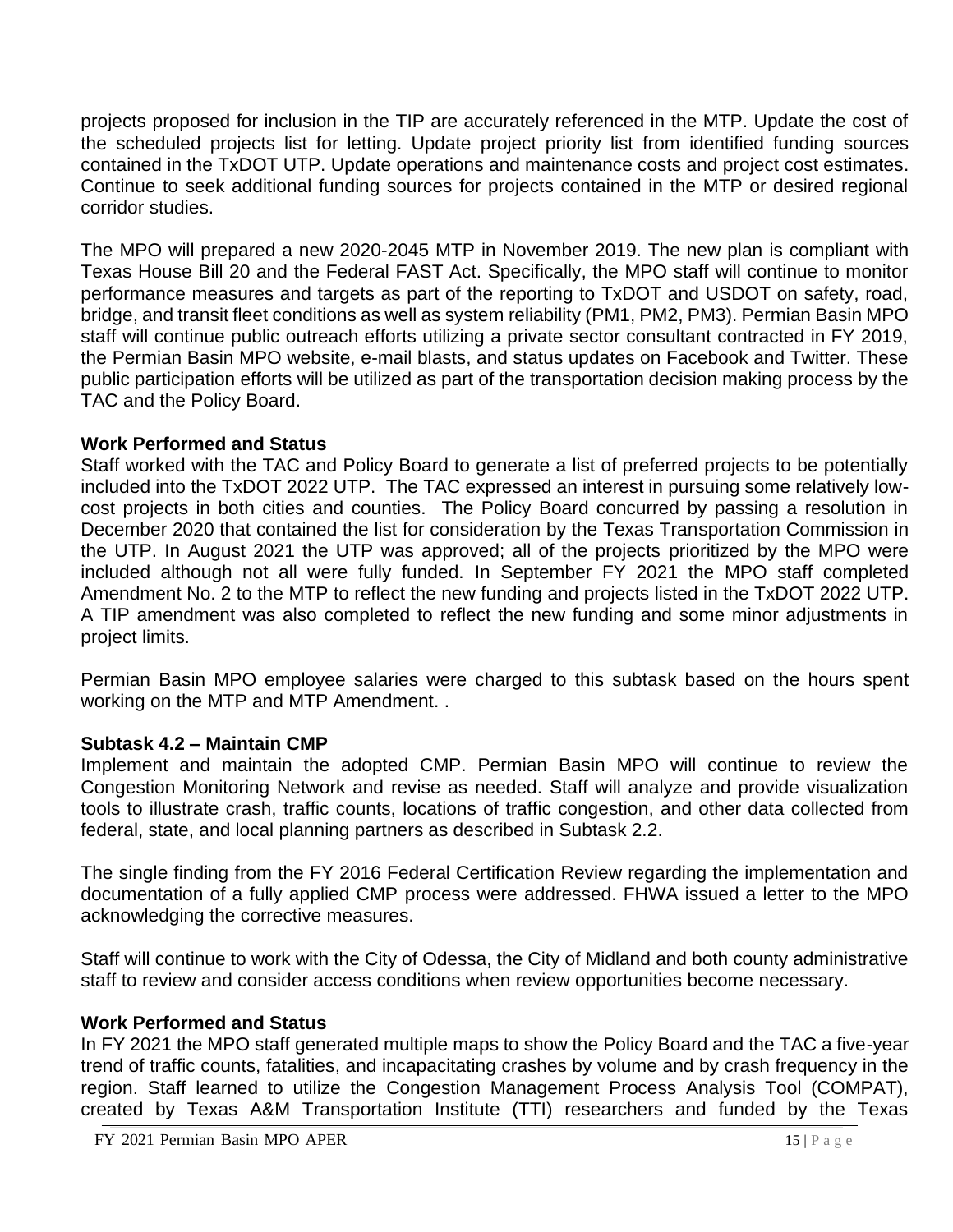Department of Transportation (TxDOT) to analyze congestion in detail. Staff attended webinars led by the Texas A&M Transportation Institute covering the new tool. Staff also showed the Policy Board and the TAC how to access and examine the data available from NPMRDS; this data is tied to congestion primarily. More training on this topic is anticipated in FY 2022 through the Texas A&M Transportation Institute or at the TEMPO meetings.

## **Subtask 4.3 – Travel Demand Model**

Staff will continue to work with TxDOT and consultants to utilize a travel demand model update containing transportation network data and demographic analysis. Information from the model, funded by TxDOT, will be used to project traffic conditions, land use, and employment on the existing and future roadway system. This tool will be used to assist decision makers with proposed project analysis and prioritization which will result in an effective distribution of funds in the MTP. As part of the TDM, work related to Traffic Analysis Zones (TAZ's) and network changes including functional classification will be addressed in this subtask.

#### **Work Performed and Status**

Staff continued to work with the Alliance Transportation Group to request and analyze an updated software version of the TDM. Staff began preparations for the next model by reviewing the TAZ boundaries and requesting information from the MPO member agencies about additional capacity associated with new or expanded roads in their jurisdictions.

| <b>Funding Source</b>                                                 | Amount<br><b>Budgeted</b> | <b>Amount</b><br><b>Expended</b> | <b>Balance</b> | % Expended |
|-----------------------------------------------------------------------|---------------------------|----------------------------------|----------------|------------|
| <b>Transportation</b><br><b>Planning Funds</b><br>(PL 112 & FTA 5303) | \$94,100.00               | \$60,090.88                      | \$34,009.12    | 63.86%     |
| <b>Local Planning Funds</b>                                           |                           |                                  |                |            |
| <b>TOTAL</b>                                                          | \$94,100.00               | \$60,090.88                      | \$34,009.12    | 63.86%     |

# **Task 4 - Funding Summary**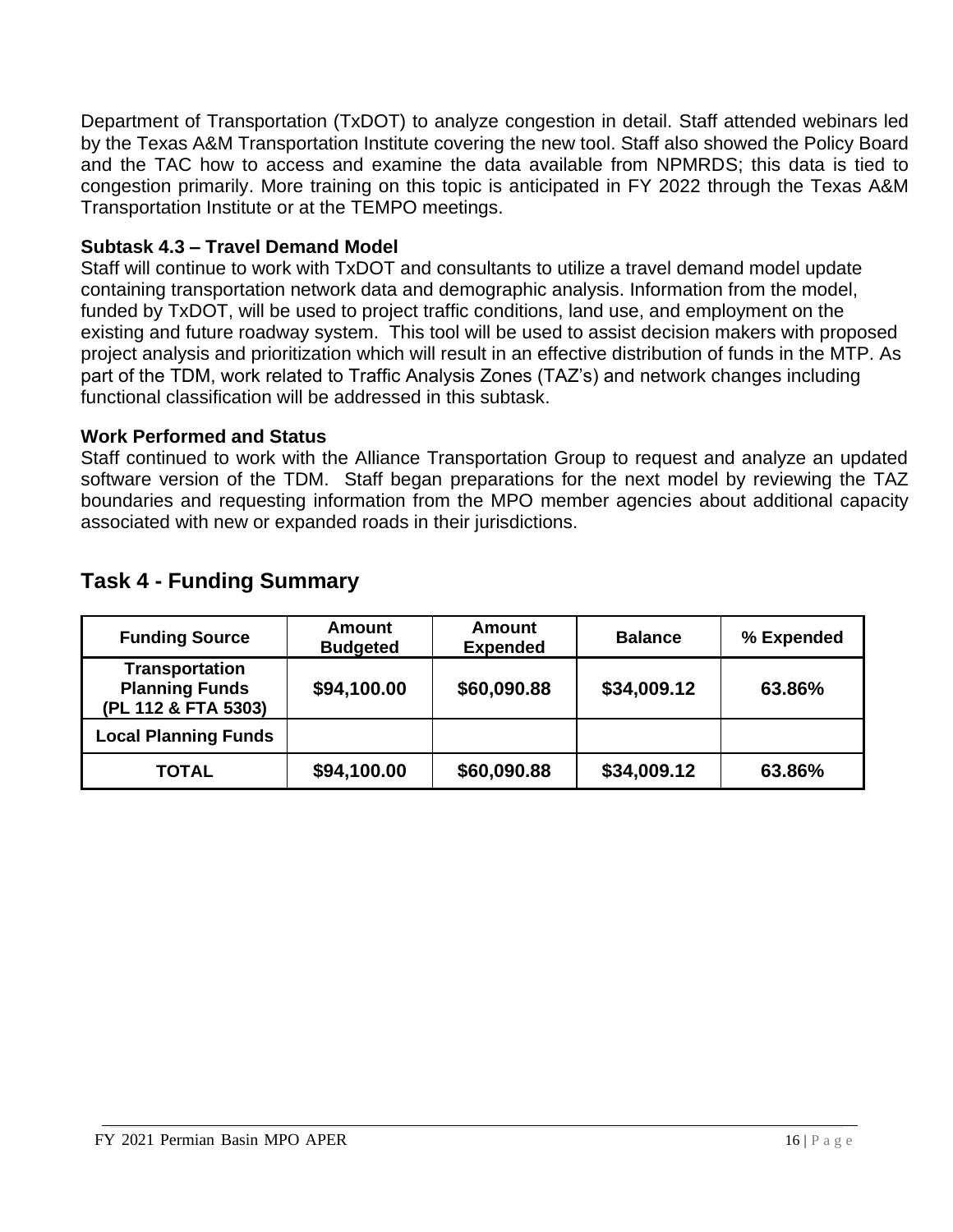# **TASK 5 - SPECIAL STUDIES**

#### **Task 5 – Overall Description**

Conduct special studies which may be required to complete corridor and sub-area planning activities needed to identify and prioritize projects to be included in the TIP and MTP; and to pursue studies arising from the local evaluation of multi-modal transportation services and regional freight movement. Subtasks 5.2, 5.4, 5.5, and 5.6.

#### **Expected Products**

To be determined by the Policy Board.

#### **Previous Work**

#### **Permian Basin Multi-Use Trail Study, Phase I**

Staff met with consultants, the Permian Basin and Pedestrian Advisory Committee and Permian Basin Bicycle Association to share the consultant's preliminary findings on possible corridor alignments in the early part of the fiscal year. Early on staff also identified additional stakeholders such as the University of Texas Permian Basin. Staff met with UTPB administration to learn how their campus master plans might coincide with the goals and objectives of a Multi-Use Corridor between the two cities. Staff met with consultants and stakeholders after receiving the final draft and worked with consultants to make changes. The Policy Board accepted the study at their May 2019 meeting.

#### **Permian Basin and Pedestrian Advisory Committee and Wildcatters Trail Committee**

The Wildcatters Trail Committee met four times in FY 2021. The focus has primarily been the completion of the Multi-Use Corridor study. Next steps for the Multi-Use Corridor and the development of the Metropolitan Transportation elements that impact bicycle and pedestrian transportation are being considered.

#### **Subtask 5.1 – I-20 Corridor Access and Mobility Management (TxDOT)**

TxDOT is continuing work with the MPO, and the TxDOT Odessa District to address mobility management along a 40-mile corridor within the Metropolitan Area Boundary to modernize the portion of I-20 inside the MPO boundary. This work commenced in the summer of 2015. Numerous committee and stakeholder meetings have been held and work continued in FY 2021.

#### **Work Performed and Status**

This work has been progressing since FY 2015. Early in the development of the corridor plan, the MPO staff assisted with the establishment of an I-20 corridor work group. The group was instrumental in helping vet some of the early topics including interchange location(s), areas of significant travel delay as well as safety concerns.

The MPO also hosted numerous I-20 work group meetings and conference calls to coordinate this large-scale effort. TxDOT Austin representatives, TAC members and the work group attended all the scheduled meetings. The corridor study is ongoing; however, the TxDOT Odessa District has stated that the consultants have completed a schematic for the entire corridor. In 2016 the consultants had been directed to focus on a 12-13-mile portion within the MAB; that direction was changed in FY 2017 to include the entire MPO boundary. Public workshops and stakeholder meetings were held in FY 2020 and FY 2021 to show proposed corridor investments to the public and to obtain public comment.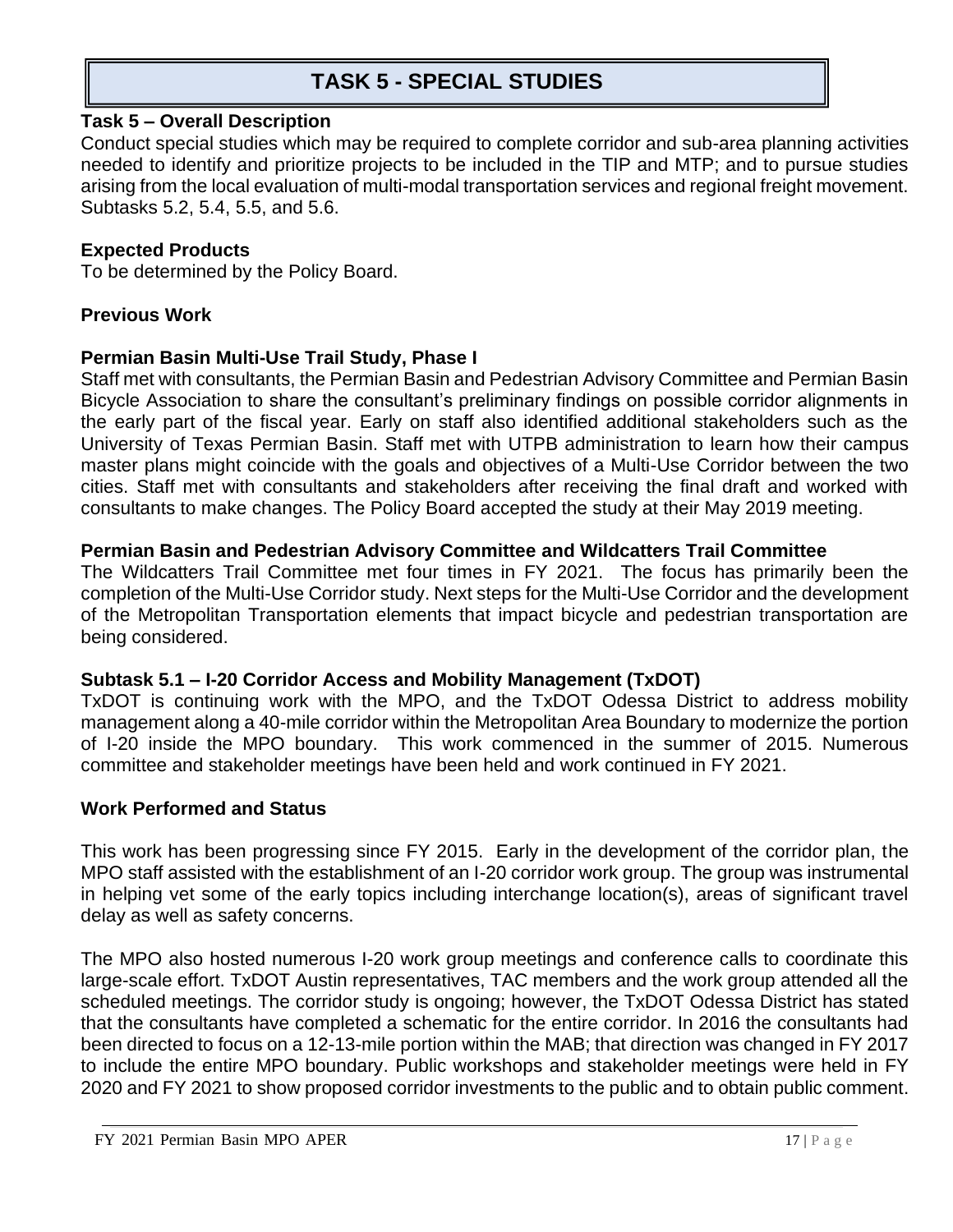# **Subtask 5.2 – Interregional Planning and Environmental Linkage (PEL) Study**

Region Wide Corridor Analysis – Martin, Midland and Ector Counties. This work will involve analysis and recommendation for the location of the potential outer loop to facilitate the movement of freight and people and for long range economic development.

## **Work Performed and Status**

This work is currently underway. It is a feasibility study to analyze the viability for a potential loop type corridor road around the two cities including existing segments. It was anticipated that the work would commence in FY 2021 and be completed in FY 2022. The work is approximately 50% complete.

# **5.3 Loop 338 Odessa Feasibility Study (TxDOT)**

This work is currently underway. It is a feasibility study to analyze Loop 338 around Odessa to determine the possibility of constructing freeway segments. The work is funded by TxDOT.

#### **Work Performed and Status**

Work was performed on this study in FY 2021 by the TxDOT consultants Kimley-Horn Associates. An update was provided to the Policy Board in June 2021.

## **5.4 Transit Comprehensive Operations Analysis**

A Comprehensive Operations Analysis (COA) is designed to identify opportunities for improving the productivity and efficiency of a transit agency's public transportation services. The COA performs detailed analysis of specific operating characteristics of the transit service (for example, ridership by stop and time of day). The results of the analysis will identify cost savings, underserved areas, or efficiencies that can improve performance metrics, ridership, and customer satisfaction. The components of a COA are summarized in three major parts: Data Collection, Analysis, and Development of a Service Plan. Data included passenger counts, onboard surveys, field data collection, census information, review of regional transportation, development, and vision plans, and traffic data. The analysis element included a demographic assessment, transit orientation, and routeby-route analysis. Specific improvement recommendations were developed using the results of the analysis, and a set of alternatives is created. The MPO Policy Board allocated \$35,000 of MPO funds to help pay for this COA led by EZ-Rider transit.

#### **Work Performed and Status**

Work began on this study in August 2020. It was managed by EZ-Rider transit and supported financially and otherwise by the MPO. This work was completed in FY 2021. The funds were paid to EZ-Rider in FY 2021. MPO staff were updated regularly throughout the CoA process; the completed document is on file at the MPO.

# **5.5 Permian Basin Multi-Use Trail Corridor Study Phase II**

This work involves the continuation of a multi-agency coordination and oversight of an implementation study for a multi-use corridor connecting the cities of Odessa and Midland. This phase of the study would narrow the range of alternative corridors and determine the organization and oversight of corridor management and maintenance.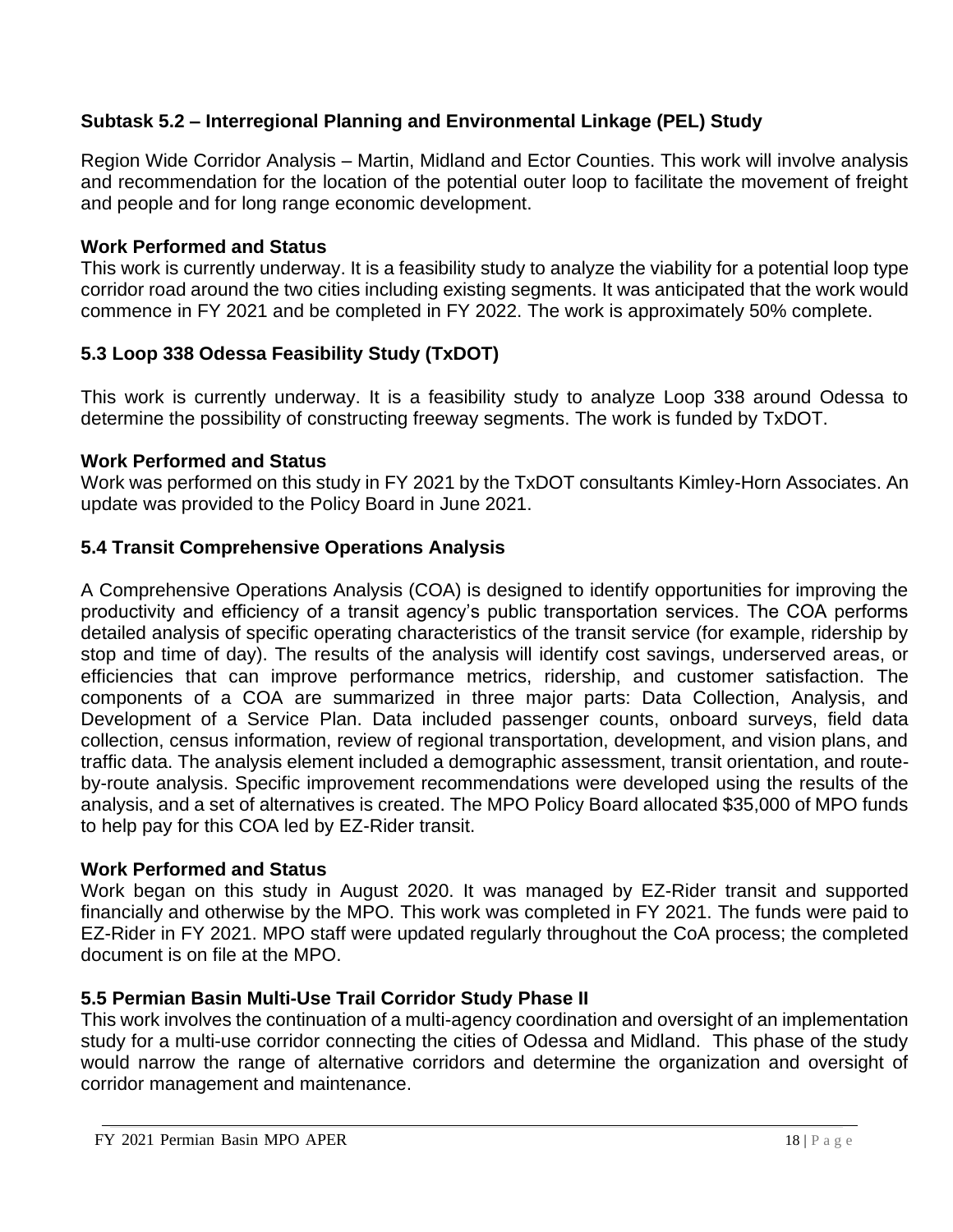#### **Work Performed and Status**

This work involves the continuation of a multi-agency coordination and oversight of an implementation study for a multi-use corridor connecting the cities of Odessa and Midland. This phase of the study would narrow the range of alternative corridors and determine the organization and oversight of corridor management and maintenance. A contract for professional services assistance with this work was commenced in FY 2020; the work will carry over into FY 2022.

Work was performed on this study in FY 2021. The consultant team provided a preferred corridor and made a presentation to the Board . The corridor was shortly thereafter realigned to take advantage of a city utility easement alignment which would shorten the trail length. The realignment resulted in the need for a cost estimate update. In addition, the Policy Board concurred that it is important to have a general understanding of the potential cost for right-of-way acquisition even though acquisition is not part of the study directly. An amendment to the scope of work now includes a professional estimate of land cost should the land needed for the trail require purchase in the future. This work will be complete in FY 2022.

#### **5.6 Resiliency Plan (TTI)**

This work involves the preparation of a regional Resiliency Plan. Work will be led by the Texas A&M Transportation Institute (TTI) and will be completed in FY 2021 and FY 2022**.**

#### **Work Performed and Status**

This study was commenced in June 2021, TTI has been out to the region to speak with stakeholders and the MPO as well as to become oriented with the region's highway network. Invoices were received in FY 2021 but were not paid until FY 2022.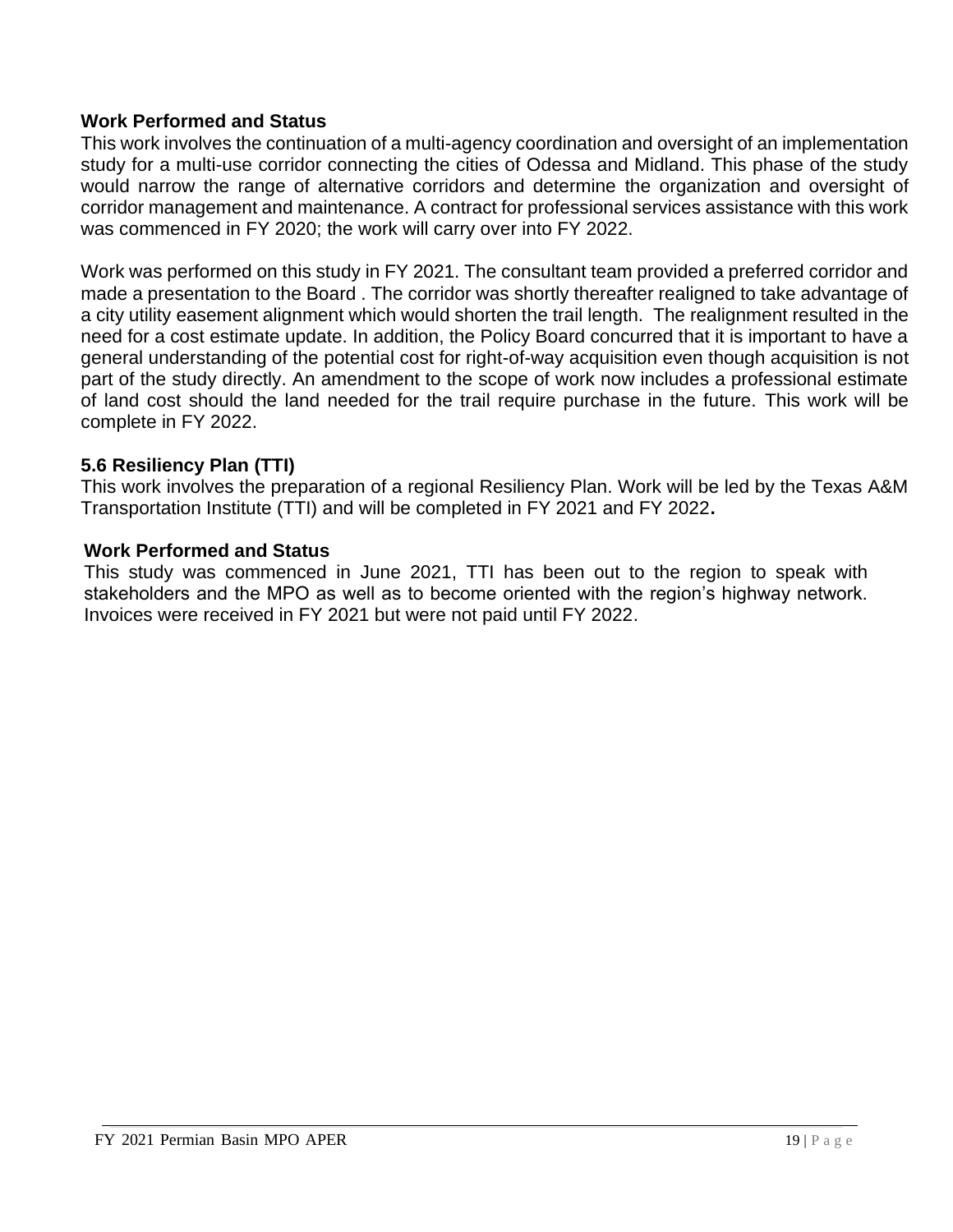# **Task 5 - Funding Summary**

| <b>Funding Source</b>                                                 | <b>Amount</b><br><b>Budgeted</b> | <b>Amount</b><br><b>Expended</b> | <b>Balance</b> | % Expended |
|-----------------------------------------------------------------------|----------------------------------|----------------------------------|----------------|------------|
| <b>Transportation</b><br><b>Planning Funds</b><br>(PL 112 & FTA 5303) | \$477,500**                      | \$143,297.04                     | \$334,202.96   | 30.01%     |
| <b>SPR Funds</b>                                                      | \$0.00                           | \$0.00                           | \$0.00         | $0\%$      |
| <b>TxDOT State Funds</b><br>Fund 6*                                   |                                  | <b>WO1</b><br>\$134,267.00       |                |            |
|                                                                       |                                  | <b>WO 2</b><br>\$387,278.21      |                |            |
|                                                                       | \$8,929,259.29                   | WO <sub>3</sub><br>\$557,184.71  | \$7,850,529.37 | 12.08%     |
|                                                                       |                                  | Total:<br>\$1,078,729.92         |                |            |
| <b>TOTAL</b>                                                          | \$477,500**                      | \$143,297.04                     | \$250,000.00** | 30.01%**   |

**\*From TxDOT State Funds, Fund 6 \*\* MPO only not Including State Fund 6**

# **MPO Only Funded Sub Tasks**

| Subtask 5.2 Interregional PEL \$250,000 Budgeted |                   | spent \$41,297.04 |
|--------------------------------------------------|-------------------|-------------------|
| <b>Subtask 5.4 CoA</b>                           | \$35,000 Budgeted | spent \$35,000    |
| Subtask 5.5 Multi Use Corridor \$82,500 Budgeted |                   | spent \$67,000    |
| <b>Subtask 5.6 Resiliency Plan</b>               | \$110,000         | none in FY 2021   |